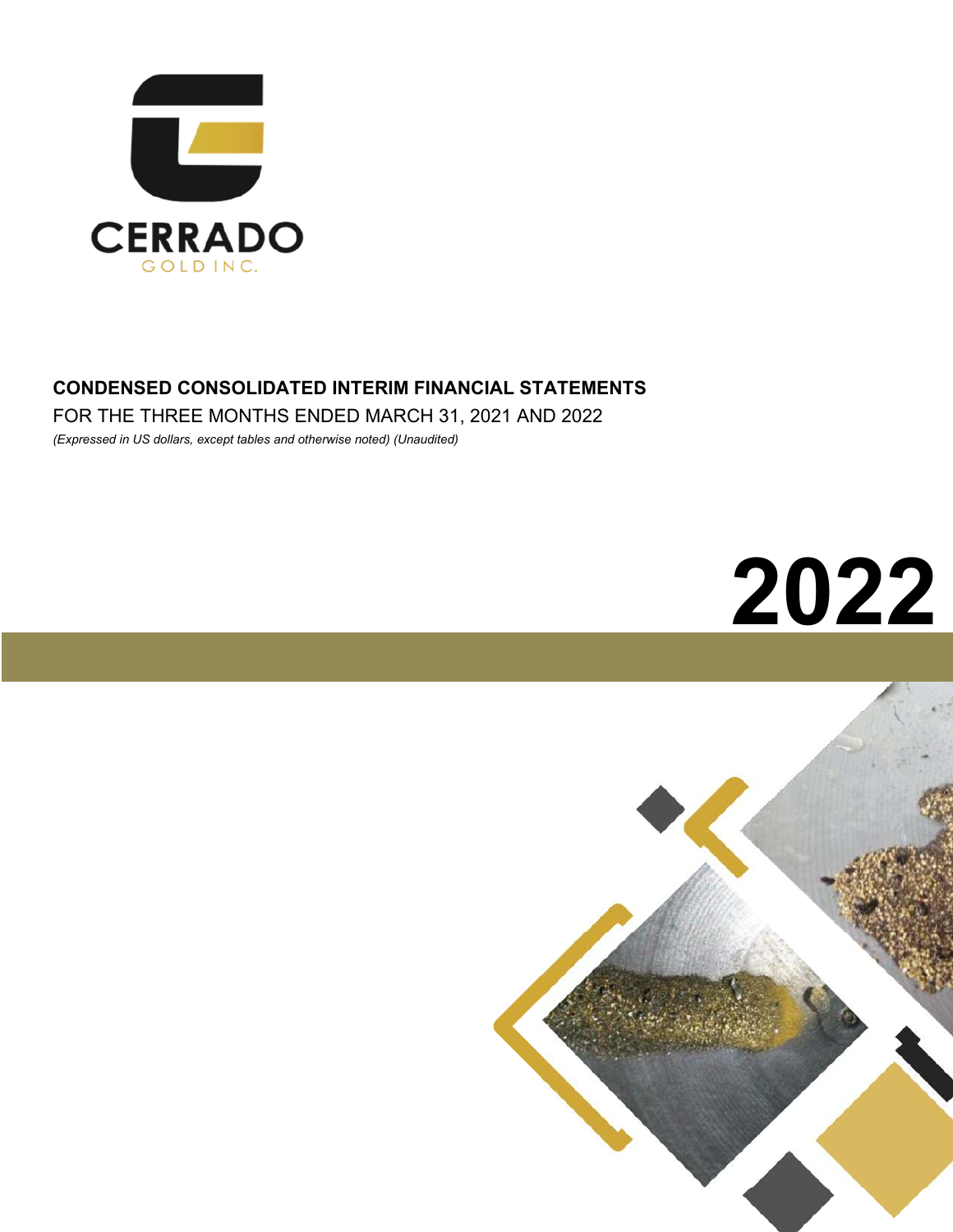#### **NOTICE OF NO AUDITOR REVIEW OF CONDENSED INTERIM CONSOLIDATED FINANCIAL STATEMENTS**

Under National Instrument 51-102, Part 4, subsection 4.3(3)(a), if an auditor has not performed a review of the financial statements; they must be accompanied by a notice indicating that the financial statements have not been reviewed by an auditor.

The accompanying interim condensed consolidated financial statements of the Company have been prepared by and are the responsibility of the Company's management.

The Company's independent auditor has not performed a review of these interim condensed consolidated financial statements in accordance with standards established by the Chartered Professional Accountants of Canada for a review of interim financial statements by an entity's auditor.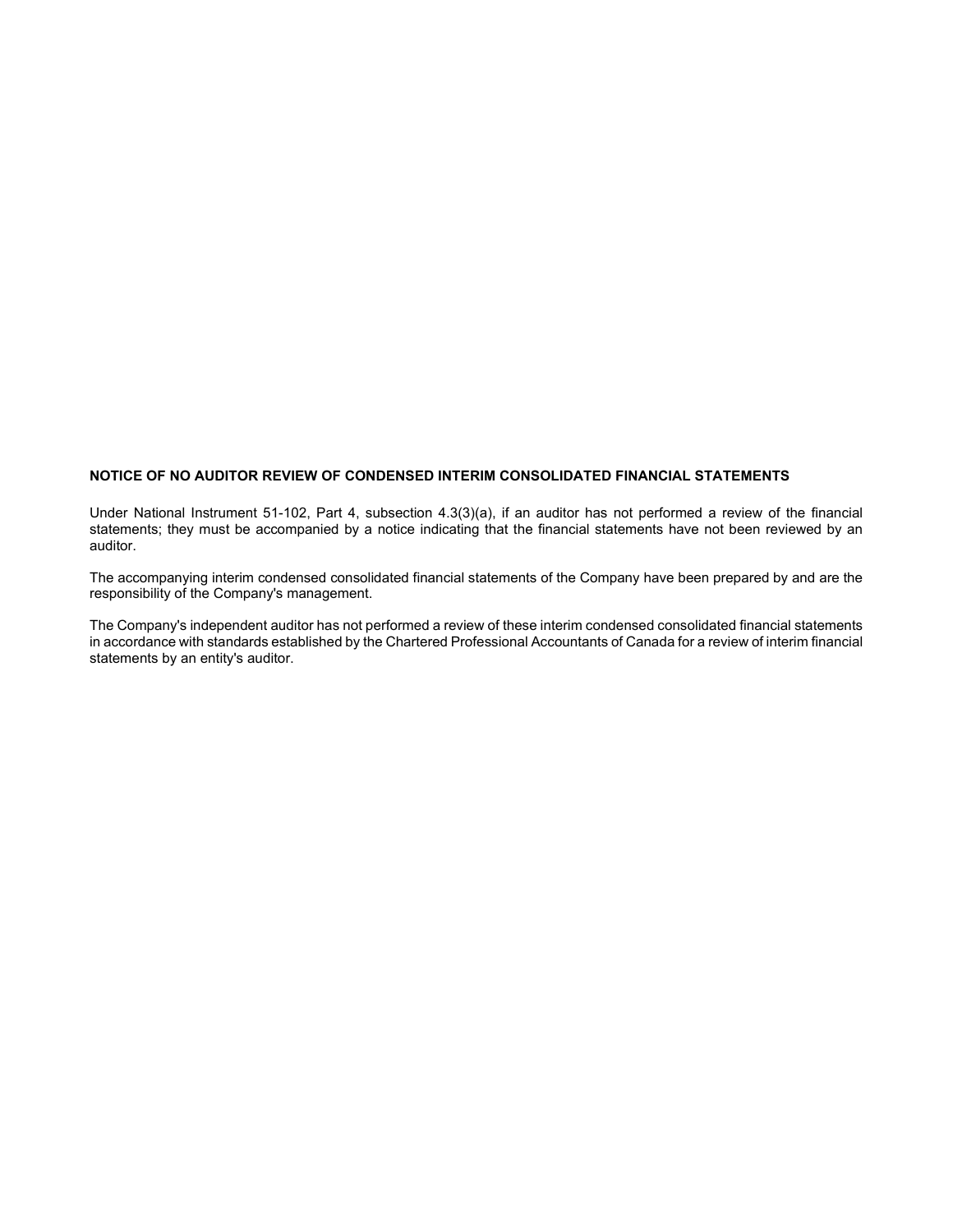## **Condensed Consolidated Interim Statements of Financial Position**

(Expressed in thousands of U.S. dollars) (Unaudited)

| <b>ASSETS</b><br><b>Current assets</b><br>\$<br>Cash and cash equivalents<br>26,127<br>\$<br>1,726<br>6<br>7,497<br>Restricted cash<br>Investments<br>29<br>29<br>Trade and other receivables<br>9,348<br>7<br>7,137<br>23<br>700<br>525<br>Due from related party<br>8<br>6,224<br>Metal inventory<br>4,075<br>8<br>Supplies and consumables<br>2,126<br>2,502<br>16<br>Offtake receivable<br>27,930<br>18,166<br>46,017<br>68,124<br><b>Non-current assets</b><br>Other receivables<br>7<br>1,800<br>1,897<br>8<br>2,961<br>Supplies and consumables<br>2,967<br>9<br>Property, plant and equipment<br>30,455<br>31,685<br>Exploration and evaluation assets<br>10<br>34,422<br>26,692<br>Investment in marketable securities<br>23<br>620<br>658<br>63,796<br>70,361<br>\$<br>\$<br>109,813<br><b>Total assets</b><br>138,485<br><b>LIABILITIES</b><br><b>Current liabilities</b><br>11<br>\$<br>20,116<br>21,900<br>Trade and other payables<br>\$<br>Due to Monte Sinai<br>10<br>312<br>359<br>6<br>10,000<br>Future consideration payable<br>2,000<br>12<br>736<br>691<br>Lease obligations<br>Deferred revenue<br>14<br>2,476<br>2,656<br>15<br>6,015<br>Revolving prepayment facility<br>7,507<br>16<br>Offtake payable<br>27,930<br>18,166<br>61,304<br>59,560<br><b>Non-current liabilities</b><br>6<br>Future consideration payable<br>16,373<br>15,036<br>Secured note payable<br>17<br>20,000<br>Other liabilities<br>11<br>140<br>95<br>12<br>Lease obligations<br>1,295<br>1,115<br>Provisions<br>13<br>3,348<br>3,387<br>14<br>14,020<br>Deferred revenue<br>13,883<br>35,131<br>53,561<br><b>Total liabilities</b><br>\$<br>\$<br>94,691<br>114,865<br><b>SHAREHOLDERS' EQUITY</b><br>40,367<br>Share capital<br>18<br>40,583<br>\$<br>Warrants<br>349<br>19<br>108<br>Share-based payment reserve<br>20<br>3,865<br>3,443<br>Accumulated other comprehensive loss<br>(800)<br>(5, 364)<br>Accumulated deficit<br>(20, 136)<br>(23, 673)<br>23,620<br>-\$<br>15,122<br>\$ | As at                                    | Note | March 31, 2022 December 31, 2021 |                         |         |
|--------------------------------------------------------------------------------------------------------------------------------------------------------------------------------------------------------------------------------------------------------------------------------------------------------------------------------------------------------------------------------------------------------------------------------------------------------------------------------------------------------------------------------------------------------------------------------------------------------------------------------------------------------------------------------------------------------------------------------------------------------------------------------------------------------------------------------------------------------------------------------------------------------------------------------------------------------------------------------------------------------------------------------------------------------------------------------------------------------------------------------------------------------------------------------------------------------------------------------------------------------------------------------------------------------------------------------------------------------------------------------------------------------------------------------------------------------------------------------------------------------------------------------------------------------------------------------------------------------------------------------------------------------------------------------------------------------------------------------------------------------------------------------------------------------------------------------------------------------------------------------------------------------------------------------------------------------------------------------------------|------------------------------------------|------|----------------------------------|-------------------------|---------|
|                                                                                                                                                                                                                                                                                                                                                                                                                                                                                                                                                                                                                                                                                                                                                                                                                                                                                                                                                                                                                                                                                                                                                                                                                                                                                                                                                                                                                                                                                                                                                                                                                                                                                                                                                                                                                                                                                                                                                                                            |                                          |      |                                  |                         |         |
|                                                                                                                                                                                                                                                                                                                                                                                                                                                                                                                                                                                                                                                                                                                                                                                                                                                                                                                                                                                                                                                                                                                                                                                                                                                                                                                                                                                                                                                                                                                                                                                                                                                                                                                                                                                                                                                                                                                                                                                            |                                          |      |                                  |                         |         |
|                                                                                                                                                                                                                                                                                                                                                                                                                                                                                                                                                                                                                                                                                                                                                                                                                                                                                                                                                                                                                                                                                                                                                                                                                                                                                                                                                                                                                                                                                                                                                                                                                                                                                                                                                                                                                                                                                                                                                                                            |                                          |      |                                  |                         |         |
|                                                                                                                                                                                                                                                                                                                                                                                                                                                                                                                                                                                                                                                                                                                                                                                                                                                                                                                                                                                                                                                                                                                                                                                                                                                                                                                                                                                                                                                                                                                                                                                                                                                                                                                                                                                                                                                                                                                                                                                            |                                          |      |                                  |                         |         |
|                                                                                                                                                                                                                                                                                                                                                                                                                                                                                                                                                                                                                                                                                                                                                                                                                                                                                                                                                                                                                                                                                                                                                                                                                                                                                                                                                                                                                                                                                                                                                                                                                                                                                                                                                                                                                                                                                                                                                                                            |                                          |      |                                  |                         |         |
|                                                                                                                                                                                                                                                                                                                                                                                                                                                                                                                                                                                                                                                                                                                                                                                                                                                                                                                                                                                                                                                                                                                                                                                                                                                                                                                                                                                                                                                                                                                                                                                                                                                                                                                                                                                                                                                                                                                                                                                            |                                          |      |                                  |                         |         |
|                                                                                                                                                                                                                                                                                                                                                                                                                                                                                                                                                                                                                                                                                                                                                                                                                                                                                                                                                                                                                                                                                                                                                                                                                                                                                                                                                                                                                                                                                                                                                                                                                                                                                                                                                                                                                                                                                                                                                                                            |                                          |      |                                  |                         |         |
|                                                                                                                                                                                                                                                                                                                                                                                                                                                                                                                                                                                                                                                                                                                                                                                                                                                                                                                                                                                                                                                                                                                                                                                                                                                                                                                                                                                                                                                                                                                                                                                                                                                                                                                                                                                                                                                                                                                                                                                            |                                          |      |                                  |                         |         |
|                                                                                                                                                                                                                                                                                                                                                                                                                                                                                                                                                                                                                                                                                                                                                                                                                                                                                                                                                                                                                                                                                                                                                                                                                                                                                                                                                                                                                                                                                                                                                                                                                                                                                                                                                                                                                                                                                                                                                                                            |                                          |      |                                  |                         |         |
|                                                                                                                                                                                                                                                                                                                                                                                                                                                                                                                                                                                                                                                                                                                                                                                                                                                                                                                                                                                                                                                                                                                                                                                                                                                                                                                                                                                                                                                                                                                                                                                                                                                                                                                                                                                                                                                                                                                                                                                            |                                          |      |                                  |                         |         |
|                                                                                                                                                                                                                                                                                                                                                                                                                                                                                                                                                                                                                                                                                                                                                                                                                                                                                                                                                                                                                                                                                                                                                                                                                                                                                                                                                                                                                                                                                                                                                                                                                                                                                                                                                                                                                                                                                                                                                                                            |                                          |      |                                  |                         |         |
|                                                                                                                                                                                                                                                                                                                                                                                                                                                                                                                                                                                                                                                                                                                                                                                                                                                                                                                                                                                                                                                                                                                                                                                                                                                                                                                                                                                                                                                                                                                                                                                                                                                                                                                                                                                                                                                                                                                                                                                            |                                          |      |                                  |                         |         |
|                                                                                                                                                                                                                                                                                                                                                                                                                                                                                                                                                                                                                                                                                                                                                                                                                                                                                                                                                                                                                                                                                                                                                                                                                                                                                                                                                                                                                                                                                                                                                                                                                                                                                                                                                                                                                                                                                                                                                                                            |                                          |      |                                  |                         |         |
|                                                                                                                                                                                                                                                                                                                                                                                                                                                                                                                                                                                                                                                                                                                                                                                                                                                                                                                                                                                                                                                                                                                                                                                                                                                                                                                                                                                                                                                                                                                                                                                                                                                                                                                                                                                                                                                                                                                                                                                            |                                          |      |                                  |                         |         |
|                                                                                                                                                                                                                                                                                                                                                                                                                                                                                                                                                                                                                                                                                                                                                                                                                                                                                                                                                                                                                                                                                                                                                                                                                                                                                                                                                                                                                                                                                                                                                                                                                                                                                                                                                                                                                                                                                                                                                                                            |                                          |      |                                  |                         |         |
|                                                                                                                                                                                                                                                                                                                                                                                                                                                                                                                                                                                                                                                                                                                                                                                                                                                                                                                                                                                                                                                                                                                                                                                                                                                                                                                                                                                                                                                                                                                                                                                                                                                                                                                                                                                                                                                                                                                                                                                            |                                          |      |                                  |                         |         |
|                                                                                                                                                                                                                                                                                                                                                                                                                                                                                                                                                                                                                                                                                                                                                                                                                                                                                                                                                                                                                                                                                                                                                                                                                                                                                                                                                                                                                                                                                                                                                                                                                                                                                                                                                                                                                                                                                                                                                                                            |                                          |      |                                  |                         |         |
|                                                                                                                                                                                                                                                                                                                                                                                                                                                                                                                                                                                                                                                                                                                                                                                                                                                                                                                                                                                                                                                                                                                                                                                                                                                                                                                                                                                                                                                                                                                                                                                                                                                                                                                                                                                                                                                                                                                                                                                            |                                          |      |                                  |                         |         |
|                                                                                                                                                                                                                                                                                                                                                                                                                                                                                                                                                                                                                                                                                                                                                                                                                                                                                                                                                                                                                                                                                                                                                                                                                                                                                                                                                                                                                                                                                                                                                                                                                                                                                                                                                                                                                                                                                                                                                                                            |                                          |      |                                  |                         |         |
|                                                                                                                                                                                                                                                                                                                                                                                                                                                                                                                                                                                                                                                                                                                                                                                                                                                                                                                                                                                                                                                                                                                                                                                                                                                                                                                                                                                                                                                                                                                                                                                                                                                                                                                                                                                                                                                                                                                                                                                            |                                          |      |                                  |                         |         |
|                                                                                                                                                                                                                                                                                                                                                                                                                                                                                                                                                                                                                                                                                                                                                                                                                                                                                                                                                                                                                                                                                                                                                                                                                                                                                                                                                                                                                                                                                                                                                                                                                                                                                                                                                                                                                                                                                                                                                                                            |                                          |      |                                  |                         |         |
|                                                                                                                                                                                                                                                                                                                                                                                                                                                                                                                                                                                                                                                                                                                                                                                                                                                                                                                                                                                                                                                                                                                                                                                                                                                                                                                                                                                                                                                                                                                                                                                                                                                                                                                                                                                                                                                                                                                                                                                            |                                          |      |                                  |                         |         |
|                                                                                                                                                                                                                                                                                                                                                                                                                                                                                                                                                                                                                                                                                                                                                                                                                                                                                                                                                                                                                                                                                                                                                                                                                                                                                                                                                                                                                                                                                                                                                                                                                                                                                                                                                                                                                                                                                                                                                                                            |                                          |      |                                  |                         |         |
|                                                                                                                                                                                                                                                                                                                                                                                                                                                                                                                                                                                                                                                                                                                                                                                                                                                                                                                                                                                                                                                                                                                                                                                                                                                                                                                                                                                                                                                                                                                                                                                                                                                                                                                                                                                                                                                                                                                                                                                            |                                          |      |                                  |                         |         |
|                                                                                                                                                                                                                                                                                                                                                                                                                                                                                                                                                                                                                                                                                                                                                                                                                                                                                                                                                                                                                                                                                                                                                                                                                                                                                                                                                                                                                                                                                                                                                                                                                                                                                                                                                                                                                                                                                                                                                                                            |                                          |      |                                  |                         |         |
|                                                                                                                                                                                                                                                                                                                                                                                                                                                                                                                                                                                                                                                                                                                                                                                                                                                                                                                                                                                                                                                                                                                                                                                                                                                                                                                                                                                                                                                                                                                                                                                                                                                                                                                                                                                                                                                                                                                                                                                            |                                          |      |                                  |                         |         |
|                                                                                                                                                                                                                                                                                                                                                                                                                                                                                                                                                                                                                                                                                                                                                                                                                                                                                                                                                                                                                                                                                                                                                                                                                                                                                                                                                                                                                                                                                                                                                                                                                                                                                                                                                                                                                                                                                                                                                                                            |                                          |      |                                  |                         |         |
|                                                                                                                                                                                                                                                                                                                                                                                                                                                                                                                                                                                                                                                                                                                                                                                                                                                                                                                                                                                                                                                                                                                                                                                                                                                                                                                                                                                                                                                                                                                                                                                                                                                                                                                                                                                                                                                                                                                                                                                            |                                          |      |                                  |                         |         |
|                                                                                                                                                                                                                                                                                                                                                                                                                                                                                                                                                                                                                                                                                                                                                                                                                                                                                                                                                                                                                                                                                                                                                                                                                                                                                                                                                                                                                                                                                                                                                                                                                                                                                                                                                                                                                                                                                                                                                                                            |                                          |      |                                  |                         |         |
|                                                                                                                                                                                                                                                                                                                                                                                                                                                                                                                                                                                                                                                                                                                                                                                                                                                                                                                                                                                                                                                                                                                                                                                                                                                                                                                                                                                                                                                                                                                                                                                                                                                                                                                                                                                                                                                                                                                                                                                            |                                          |      |                                  |                         |         |
|                                                                                                                                                                                                                                                                                                                                                                                                                                                                                                                                                                                                                                                                                                                                                                                                                                                                                                                                                                                                                                                                                                                                                                                                                                                                                                                                                                                                                                                                                                                                                                                                                                                                                                                                                                                                                                                                                                                                                                                            |                                          |      |                                  |                         |         |
|                                                                                                                                                                                                                                                                                                                                                                                                                                                                                                                                                                                                                                                                                                                                                                                                                                                                                                                                                                                                                                                                                                                                                                                                                                                                                                                                                                                                                                                                                                                                                                                                                                                                                                                                                                                                                                                                                                                                                                                            |                                          |      |                                  |                         |         |
|                                                                                                                                                                                                                                                                                                                                                                                                                                                                                                                                                                                                                                                                                                                                                                                                                                                                                                                                                                                                                                                                                                                                                                                                                                                                                                                                                                                                                                                                                                                                                                                                                                                                                                                                                                                                                                                                                                                                                                                            |                                          |      |                                  |                         |         |
|                                                                                                                                                                                                                                                                                                                                                                                                                                                                                                                                                                                                                                                                                                                                                                                                                                                                                                                                                                                                                                                                                                                                                                                                                                                                                                                                                                                                                                                                                                                                                                                                                                                                                                                                                                                                                                                                                                                                                                                            |                                          |      |                                  |                         |         |
|                                                                                                                                                                                                                                                                                                                                                                                                                                                                                                                                                                                                                                                                                                                                                                                                                                                                                                                                                                                                                                                                                                                                                                                                                                                                                                                                                                                                                                                                                                                                                                                                                                                                                                                                                                                                                                                                                                                                                                                            |                                          |      |                                  |                         |         |
|                                                                                                                                                                                                                                                                                                                                                                                                                                                                                                                                                                                                                                                                                                                                                                                                                                                                                                                                                                                                                                                                                                                                                                                                                                                                                                                                                                                                                                                                                                                                                                                                                                                                                                                                                                                                                                                                                                                                                                                            |                                          |      |                                  |                         |         |
|                                                                                                                                                                                                                                                                                                                                                                                                                                                                                                                                                                                                                                                                                                                                                                                                                                                                                                                                                                                                                                                                                                                                                                                                                                                                                                                                                                                                                                                                                                                                                                                                                                                                                                                                                                                                                                                                                                                                                                                            |                                          |      |                                  |                         |         |
|                                                                                                                                                                                                                                                                                                                                                                                                                                                                                                                                                                                                                                                                                                                                                                                                                                                                                                                                                                                                                                                                                                                                                                                                                                                                                                                                                                                                                                                                                                                                                                                                                                                                                                                                                                                                                                                                                                                                                                                            |                                          |      |                                  |                         |         |
|                                                                                                                                                                                                                                                                                                                                                                                                                                                                                                                                                                                                                                                                                                                                                                                                                                                                                                                                                                                                                                                                                                                                                                                                                                                                                                                                                                                                                                                                                                                                                                                                                                                                                                                                                                                                                                                                                                                                                                                            |                                          |      |                                  |                         |         |
|                                                                                                                                                                                                                                                                                                                                                                                                                                                                                                                                                                                                                                                                                                                                                                                                                                                                                                                                                                                                                                                                                                                                                                                                                                                                                                                                                                                                                                                                                                                                                                                                                                                                                                                                                                                                                                                                                                                                                                                            |                                          |      |                                  |                         |         |
|                                                                                                                                                                                                                                                                                                                                                                                                                                                                                                                                                                                                                                                                                                                                                                                                                                                                                                                                                                                                                                                                                                                                                                                                                                                                                                                                                                                                                                                                                                                                                                                                                                                                                                                                                                                                                                                                                                                                                                                            |                                          |      |                                  |                         |         |
|                                                                                                                                                                                                                                                                                                                                                                                                                                                                                                                                                                                                                                                                                                                                                                                                                                                                                                                                                                                                                                                                                                                                                                                                                                                                                                                                                                                                                                                                                                                                                                                                                                                                                                                                                                                                                                                                                                                                                                                            |                                          |      |                                  |                         |         |
|                                                                                                                                                                                                                                                                                                                                                                                                                                                                                                                                                                                                                                                                                                                                                                                                                                                                                                                                                                                                                                                                                                                                                                                                                                                                                                                                                                                                                                                                                                                                                                                                                                                                                                                                                                                                                                                                                                                                                                                            |                                          |      |                                  |                         |         |
|                                                                                                                                                                                                                                                                                                                                                                                                                                                                                                                                                                                                                                                                                                                                                                                                                                                                                                                                                                                                                                                                                                                                                                                                                                                                                                                                                                                                                                                                                                                                                                                                                                                                                                                                                                                                                                                                                                                                                                                            |                                          |      |                                  |                         |         |
|                                                                                                                                                                                                                                                                                                                                                                                                                                                                                                                                                                                                                                                                                                                                                                                                                                                                                                                                                                                                                                                                                                                                                                                                                                                                                                                                                                                                                                                                                                                                                                                                                                                                                                                                                                                                                                                                                                                                                                                            |                                          |      |                                  |                         |         |
|                                                                                                                                                                                                                                                                                                                                                                                                                                                                                                                                                                                                                                                                                                                                                                                                                                                                                                                                                                                                                                                                                                                                                                                                                                                                                                                                                                                                                                                                                                                                                                                                                                                                                                                                                                                                                                                                                                                                                                                            |                                          |      |                                  |                         |         |
|                                                                                                                                                                                                                                                                                                                                                                                                                                                                                                                                                                                                                                                                                                                                                                                                                                                                                                                                                                                                                                                                                                                                                                                                                                                                                                                                                                                                                                                                                                                                                                                                                                                                                                                                                                                                                                                                                                                                                                                            |                                          |      |                                  |                         |         |
|                                                                                                                                                                                                                                                                                                                                                                                                                                                                                                                                                                                                                                                                                                                                                                                                                                                                                                                                                                                                                                                                                                                                                                                                                                                                                                                                                                                                                                                                                                                                                                                                                                                                                                                                                                                                                                                                                                                                                                                            |                                          |      |                                  |                         |         |
|                                                                                                                                                                                                                                                                                                                                                                                                                                                                                                                                                                                                                                                                                                                                                                                                                                                                                                                                                                                                                                                                                                                                                                                                                                                                                                                                                                                                                                                                                                                                                                                                                                                                                                                                                                                                                                                                                                                                                                                            | Total liabilities & shareholders' equity |      | \$<br>138,485                    | $\overline{\mathbf{S}}$ | 109,813 |

**Nature of Operations and Going Concern (***Note 1),* **Commitments and Contingencies** (*Notes 12 & 24)*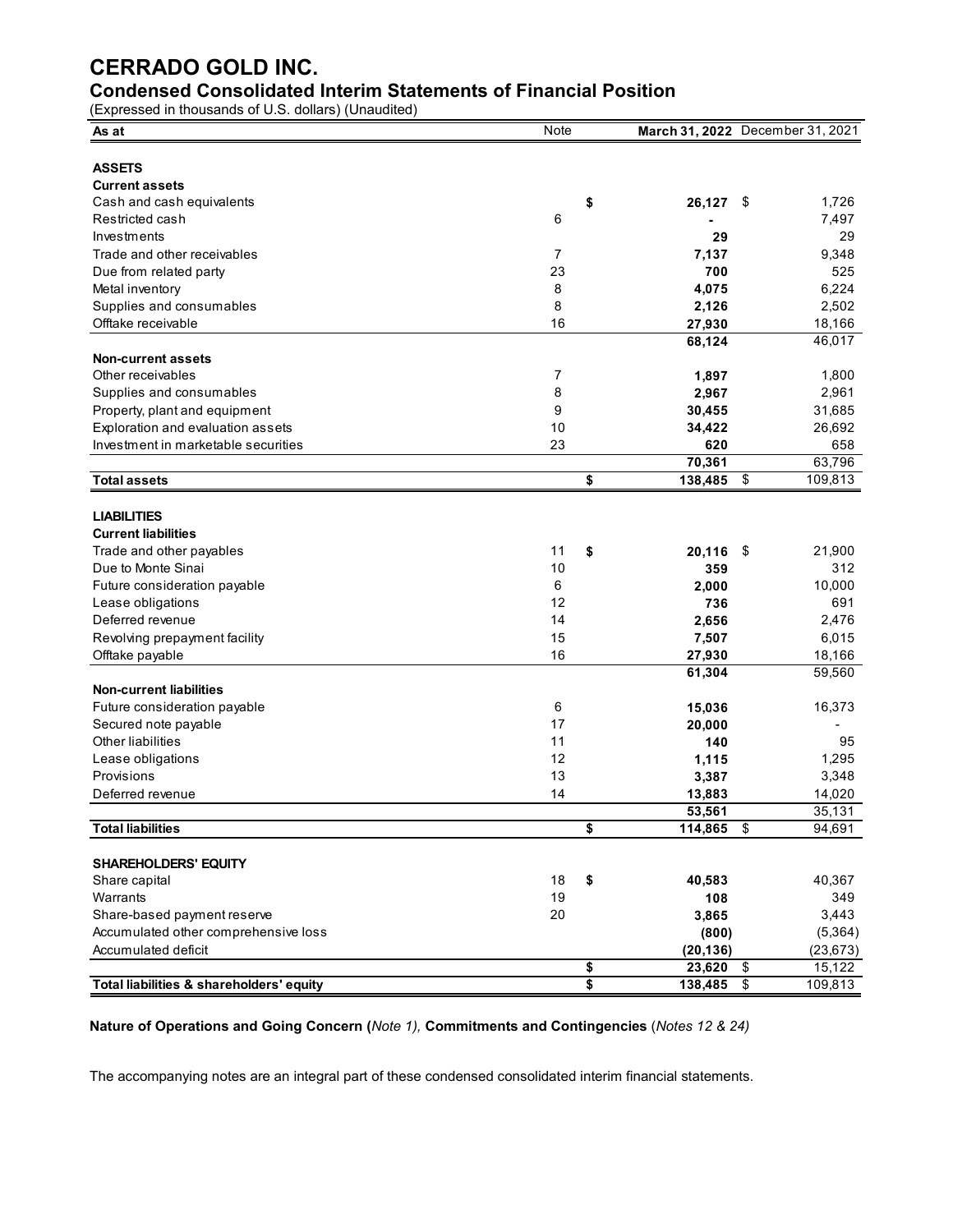## **CERRADO GOLD INC. Condensed Consolidated Interim Statements of Operations and Comprehensive Income (Loss)**

(Expressed in thousands of U.S. dollars, except per share amounts) (Unaudited)

|                                               |      |                   | Three months ended March 31, |
|-----------------------------------------------|------|-------------------|------------------------------|
|                                               | Note | 2022              | 2021                         |
| <b>REVENUES</b>                               |      |                   |                              |
| Metal sales                                   |      | \$<br>$27,384$ \$ | 11,163                       |
| <b>COST OF SALES</b>                          |      |                   |                              |
| Production costs                              |      | 13,216            | 9,350                        |
| Sales expenses and royalties                  |      | 2,910             | 1,001                        |
| Depreciation and depletion                    |      | 2,084             | 780                          |
| <b>INCOME FROM MINING OPERATIONS</b>          |      | 9,174             | 32                           |
| General and administrative expenses           |      | 1,866             | 2,221                        |
| Transaction costs                             |      | 750               | 140                          |
| Listing expense                               | 5    |                   | 1,511                        |
| Finance expense                               | 21   | 1,641             | 1,445                        |
| Foreign exchange loss                         |      | 733               | 179                          |
| Other expense (income)                        |      | 167               | (275)                        |
| <b>OTHER EXPENSES</b>                         |      | 3,291             | 3,000                        |
| INCOME/(LOSS) BEFORE INCOME TAXES             |      | \$<br>4,017       | \$<br>(5, 189)               |
| Income and mining tax expense                 |      | (665)             | (483)                        |
| Net income (loss) for the period              |      | 3,352             | (5,672)                      |
| OTHER COMPREHENSIVE INCOME (LOSS)             |      |                   |                              |
| Items that may be reclassifed subsequently    |      |                   |                              |
| to profit or loss                             |      |                   |                              |
| Translation adjustment                        |      | \$<br>4,564       | (1, 153)                     |
| Other comprehensive income (loss)             |      | 4,564             | (1, 153)                     |
| Total comprehensive income (loss)             |      | \$<br>7,916       | \$<br>(6,825)                |
| Basic and diluted income (loss) per share     |      |                   |                              |
| <b>Basic</b>                                  | 18   | \$<br>0.04        | \$<br>(0.10)                 |
| Diluted                                       | 18   | \$<br>0.04        | \$<br>(0.10)                 |
|                                               |      |                   |                              |
| Weighted average number of shares outstanding |      |                   |                              |
| <b>Basic</b>                                  | 18   | 76,485,596        | 58,460,651                   |
| Diluted                                       | 18   | 81,744,149        | 58,460,651                   |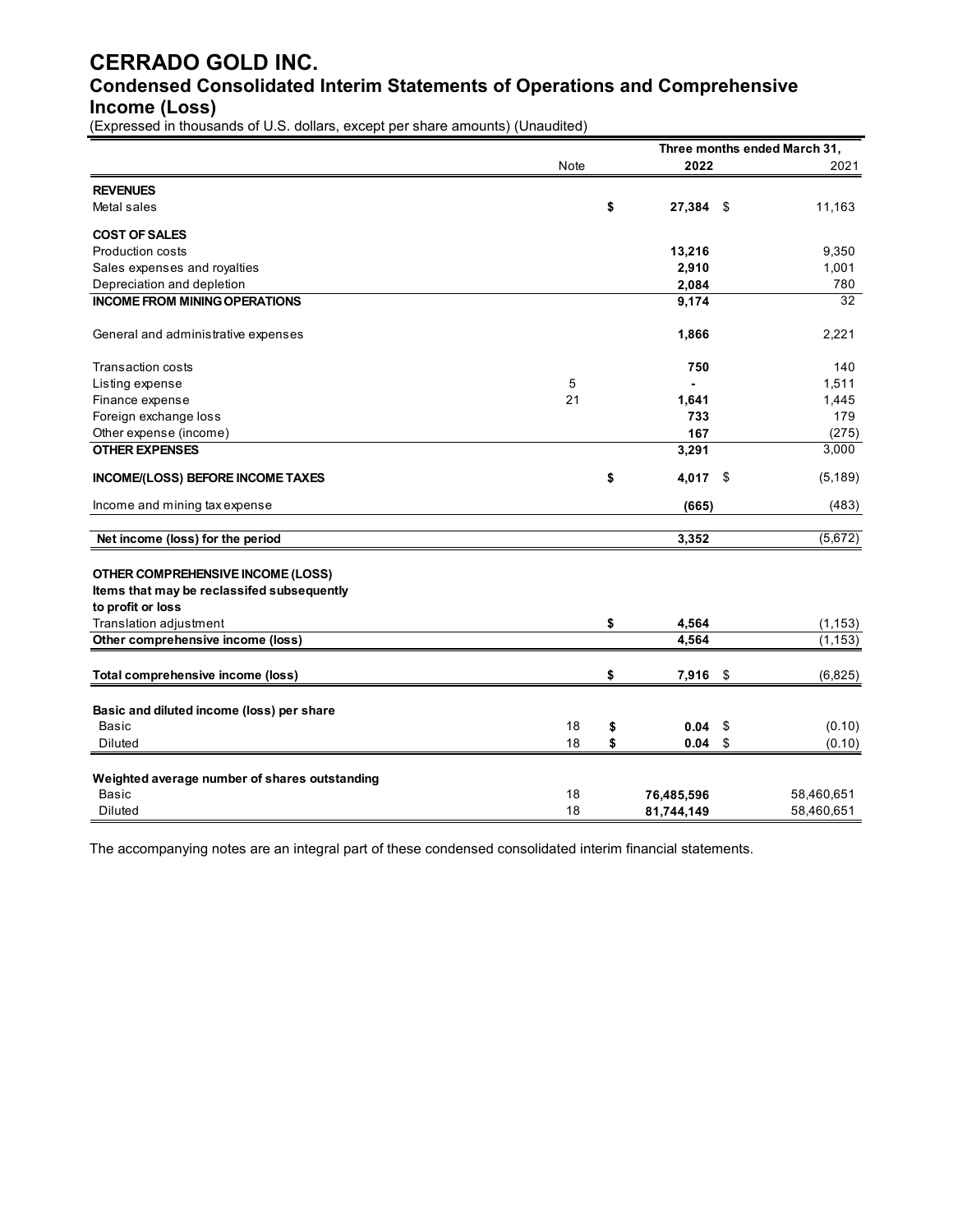## **Condensed Consolidated Interim Statements of Cash Flows**

**For the Three Months Ended March 31, 2022 and 2021** 

(Expressed in thousands of U.S. dollars) (Unaudited)

|                                                            |      |                          | Three months ended March 31, |
|------------------------------------------------------------|------|--------------------------|------------------------------|
|                                                            | Note | 2022                     | 2021                         |
| <b>OPERATING ACTIVITIES</b>                                |      |                          |                              |
| Net income (loss)                                          |      | \$<br>$3,352$ \$         | (5,672)                      |
| Adjustments for:                                           |      |                          |                              |
| Depreciation and depletion                                 |      | 2,106                    | 789                          |
| Accretion on future consideration payable                  | 6    | 663                      | 677                          |
| Share-based payments                                       | 19   | 422                      | 178                          |
| Amortization of deferred revenue                           | 14   | (612)                    | (359)                        |
| Finance costs on deferred revenue                          | 14   | 655                      | 643                          |
| Gain (loss) on short-term investments                      |      | 38                       | (34)                         |
| RTO listing expense                                        | 5    |                          | 1,511                        |
| Change in provisions                                       |      | 34                       | ٠                            |
| Other                                                      |      | (166)                    | (4)                          |
| Operating cash flows before changes in working capital     |      | 6,492                    | (2, 271)                     |
| Changes in non-cash working capital items:                 |      |                          |                              |
| Receivables and other assets                               |      | (7,504)                  | 543                          |
| Inventories                                                |      | 2,521                    | 191                          |
| Trade and other payables                                   |      | 7,271                    | (711)                        |
| Net cash flows provided by (used in) operating activities  |      | \$<br>8,780              | \$<br>(2, 248)               |
| <b>INVESTING ACTIVITIES</b>                                |      |                          |                              |
| Additions to property, plant and equipment                 |      | (635)                    | (445)                        |
| Additions to exploration and evaluation assets             |      | (2,420)                  | (2,529)                      |
| Subscription of short-term investments                     |      | 1,365                    |                              |
| Redemption of short-term investments                       |      | (1, 364)                 |                              |
| Restricted cash                                            |      | 7,497                    |                              |
| Future consideration paid                                  |      | (10,000)                 |                              |
| Cash acquired on acquisition of Minera Mariana             | 4    | $\overline{\phantom{0}}$ | 60                           |
| Cash acquired on listing transaction                       | 5    |                          | 563                          |
| Net cash flows used in investing activities                |      | \$<br>$(5,557)$ \$       | (2, 351)                     |
|                                                            |      |                          |                              |
| <b>FINANCING ACTIVITIES</b>                                |      |                          |                              |
| Revolving prepayment facility borrowings                   | 15   | 7,500                    | 7,500                        |
| Revolving prepayment facility repayments                   | 15   | (6,000)                  | (6, 375)                     |
| Secured note payable                                       | 17   | 20,000                   |                              |
| Advances to related party                                  |      | (174)                    | (73)                         |
| Interest paid                                              |      | (74)                     | (90)                         |
| Payments on leases                                         |      | (206)                    |                              |
| Agent warrants exercised                                   | 19   | 57                       |                              |
| Broker warrants exercised                                  | 19   | 103                      |                              |
| Proceeds from private placements, net of share issue costs | 18   |                          | 11,013                       |
| Net cash flows provided by financing activities            |      | \$<br>21,206             | \$<br>11,975                 |
| Effect of exchange rates on cash                           |      | (27)                     |                              |
| Increase in cash and cash equivalents                      |      | 24,402                   | 7,376                        |
| Cash and cash equivalents, beginning of period             |      | 1,725                    | 6,638                        |
| Cash, end of period                                        |      | \$<br>26,127             | \$<br>14,014                 |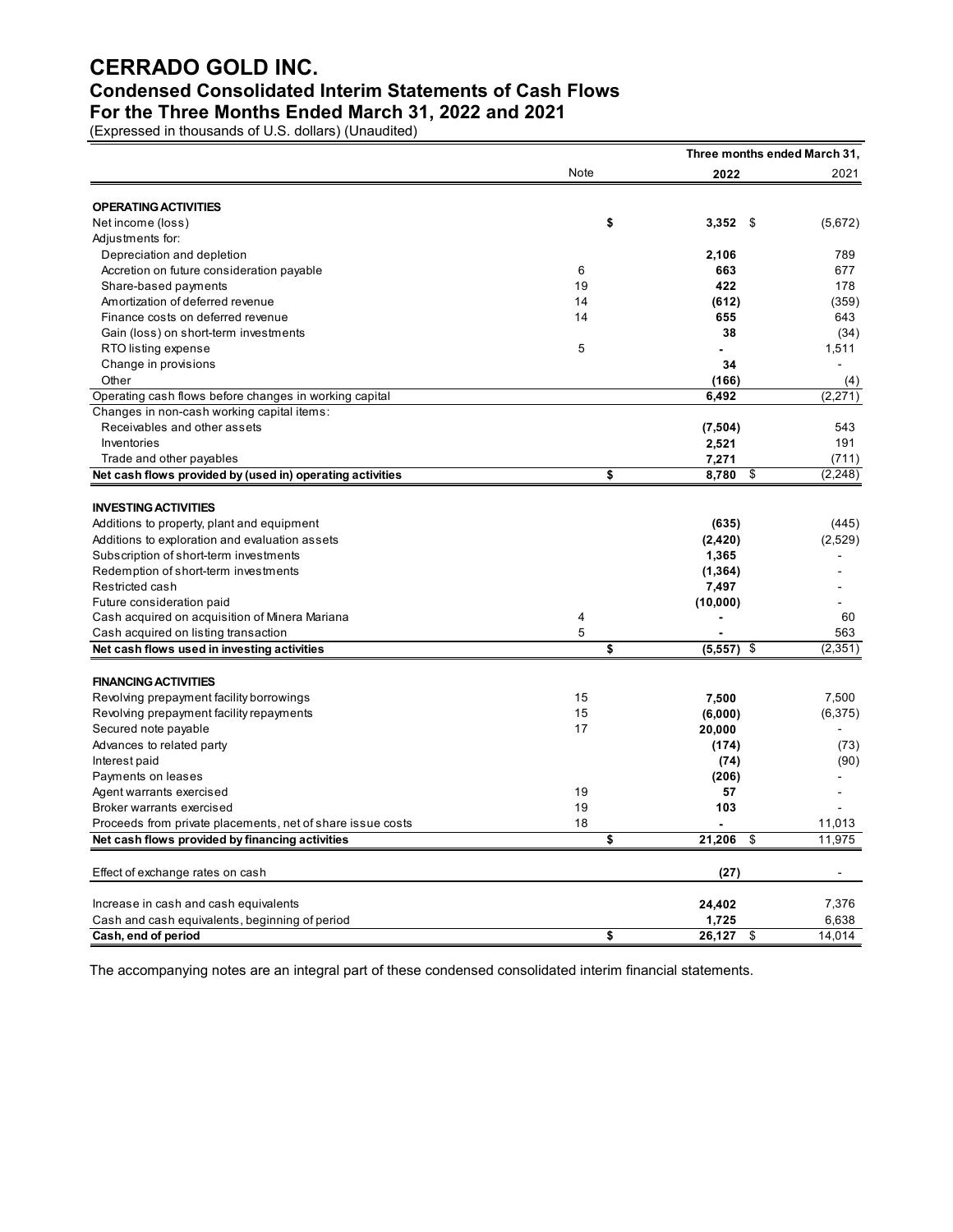#### **Condensed Consolidated Interim Statements of Changes in Equity**

**For the Three Months Ended March 31, 2022 and 2021** 

(Expressed in thousands of US dollars) (Unaudited)

|                                                |        |            | Issued                   |                          |                          |                          | Share-based Acumumulated Other |                          |          |
|------------------------------------------------|--------|------------|--------------------------|--------------------------|--------------------------|--------------------------|--------------------------------|--------------------------|----------|
|                                                |        | Number of  | Share                    | Shares to                |                          | payment                  | Comprehensive                  | Accumulated              |          |
|                                                | Note   | shares     | Capital                  | be issued Warrants       |                          | reserve                  | Loss                           | Deficit                  | Total    |
| Balance, December 31, 2019                     |        | 46,984,021 | 17,310                   | 6,250                    | 314                      | 1,658                    | (3,997)                        | (17, 374)                | 4,161    |
| Minera Mariana Acquisition                     | 18     | 1,666,667  | 1,769                    |                          |                          |                          | $\overline{\phantom{a}}$       | $\overline{\phantom{a}}$ | 1,769    |
| Private placement                              | 18     | 11,111,200 | 11.014                   | ٠                        |                          | $\overline{\phantom{a}}$ |                                | ٠                        | 11,014   |
| Broker warrants issued                         | 18     | $\sim$     | (306)                    | ٠                        | 306                      |                          |                                |                          |          |
| BB1 RTO share issuance                         | 18     | 1,937,416  | 2,074                    |                          |                          |                          | $\overline{\phantom{0}}$       | $\sim$                   | 2,074    |
| Share issuance on exercise of special warrants | 18, 19 | 8,845,750  | 6,250                    | (6, 250)                 |                          |                          |                                |                          |          |
| Share-based payments - RSU vesting             | 18     |            |                          |                          |                          | 178                      |                                | $\overline{a}$           | 178      |
| Foreign currency translation adjustment        | 18, 20 |            |                          | -                        |                          | $\overline{\phantom{a}}$ | (1, 153)                       | $\overline{\phantom{a}}$ | (1, 153) |
| Loss for the year                              |        |            |                          | $\overline{\phantom{a}}$ |                          |                          |                                | (5,672)                  | (5,672)  |
| Balance, March 31, 2021                        |        | 70,545,054 | 38,111                   | $\blacksquare$           | 620                      | 1,836                    | (5, 150)                       | (23,046)                 | 12,371   |
|                                                |        |            |                          |                          |                          |                          |                                |                          |          |
| Balance, December 31, 2021                     |        | 76,480,739 | 40,367                   |                          | 349                      | 3,443                    | (5, 364)                       | (23, 673)                | 15,122   |
| Agent warrants exercised                       | 18, 19 | 70,959     | 81                       | ٠                        | (24)                     | $\overline{\phantom{a}}$ |                                | $\overline{a}$           | 57       |
| Broker warrants exercised                      | 18, 19 | 96,087     | 135                      |                          | (32)                     |                          |                                | $\overline{\phantom{a}}$ | 103      |
| Warrants expired                               | 18, 19 |            | $\overline{\phantom{a}}$ | ٠                        | (185)                    |                          | ٠                              | 185                      |          |
| Share-based payments - Option vesting          | 20     |            |                          |                          | $\overline{\phantom{a}}$ | 181                      |                                | $\sim$                   | 181      |
| Share-based payments - RSU vesting             | 20     |            |                          |                          |                          | 241                      |                                | $\blacksquare$           | 241      |
| Foreign currency translation adjustment        |        |            |                          |                          |                          | $\overline{\phantom{a}}$ | 4,564                          | $\blacksquare$           | 4,564    |
| Loss for the year                              |        |            |                          |                          |                          | $\overline{\phantom{a}}$ |                                | 3,352                    | 3,352    |
| Balance, March 31, 2022                        |        | 76,647,785 | 40,583                   | $\blacksquare$           | 108                      | 3,865                    | (800)                          | (20, 136)                | 23,620   |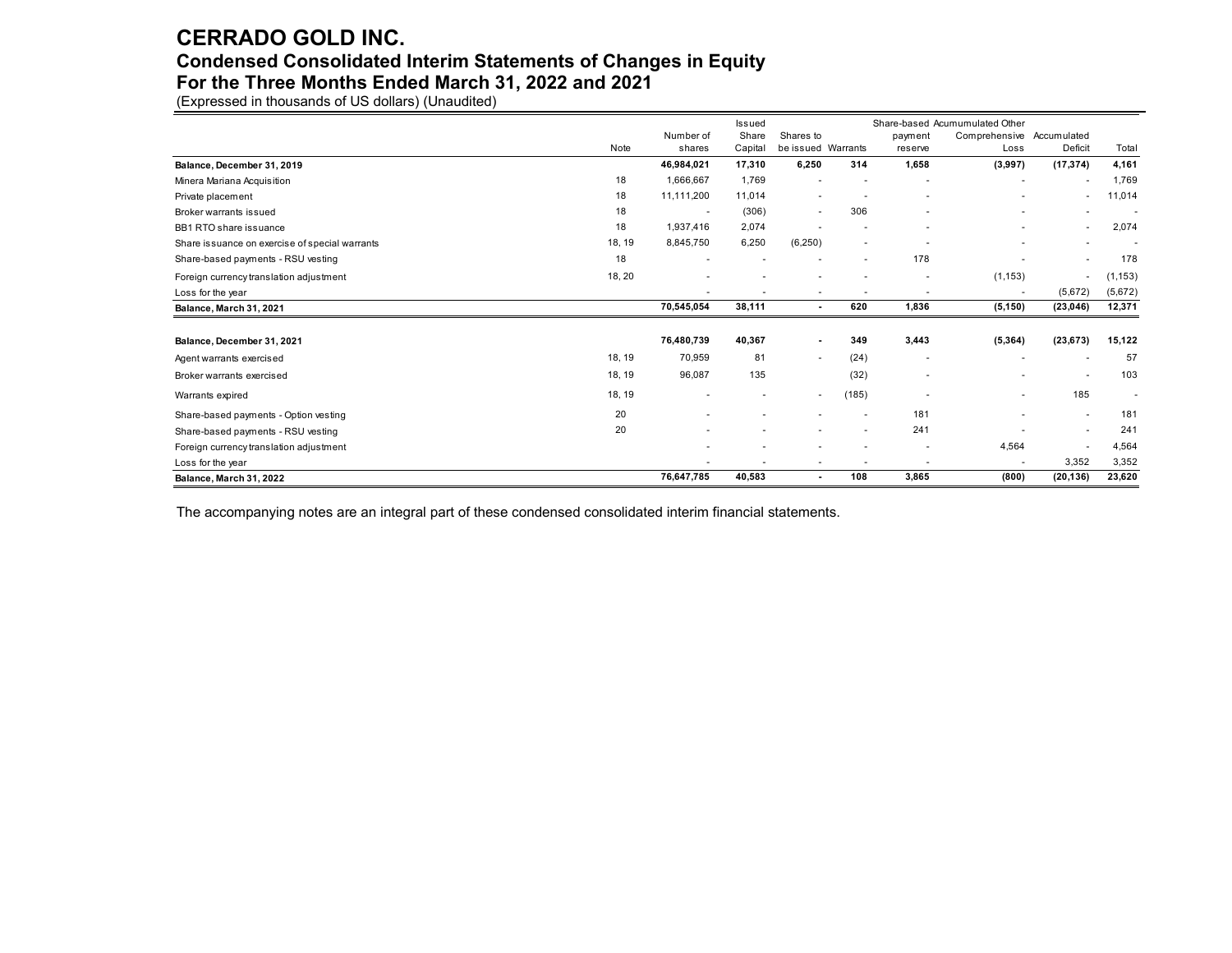(Expressed in thousands of U.S. dollars, except where otherwise noted) (Unaudited)

#### **1. NATURE OF OPERATIONS AND GOING CONCERN**

Cerrado Gold Inc. ("Cerrado" or "the Company") through its 100%-owned Brazilian subsidiaries Templewood Mineração e Participações Societárias Ltda ("Templewood") and Serra Alta Mineração Ltda. ("Serra Alta") owns the Monte de Carmo Gold ("MDC") Project in the State of Tocantins, Brazil. On March 16, 2020, Cerrado closed the \$47 million acquisition of Minera Don Nicolas ("MDN") and its namesake mine in Santa Cruz, Argentina (see Note 6). Since acquiring MDN in March 2020, the Company is focused on increasing gold production and optimizing mine operations. The Company is also engaged in the evaluation of exploration and advanced development stage mineral resource opportunities, on an ongoing basis.

On February 19, 2021, the Company completed a reverse takeover ("RTO") transaction with BB1 Acquisition Corp. ("BB1") whereby Cerrado Gold Inc. amalgamated with a wholly owned subsidiary of BB1 and the shareholders of BB1 received corresponding securities of Cerrado on a 1:8.3 basis for the issuance of Cerrado shares. The Company continued under the name Cerrado Gold Inc. following the completion of the RTO (see Note 5) and began trading its common shares on the TSX Venture Exchange under the symbol CERT. The comparative figures presented are those of Cerrado. The Company's head office, principal address and records office are located at 200 Bay Street, Suite 3205, Toronto, Ontario, Canada, M5J 2J2.

The business of exploring for gold involves a high degree of risk and there can be no assurance that current or future exploration programs will result in the discovery of mineral reserves and the establishment of profitable operations. The Company's continued existence is dependent upon the preservation of its interests in its underlying properties, the discovery of economically recoverable reserves, the achievement of profitable operations, or the ability of the Company to complete additional financings, if necessary, or alternatively upon the Company's ability to dispose of its interests on an advantageous basis.

As at March 31, 2022 the Company had a cash balance of \$26.1 million and working capital of \$6.8 million. In order to continue as a going concern, the Company must generate sufficient income and cash flows to repay its obligations as they become due, finance its operations and fund its capital investments. The future of the Company is dependent on its ability to attain profitable operations, generate sufficient funds from operations, and obtain new debt or equity financing. The Company's liquidity position is sensitive to a number of variables which cannot be predicted with certainty, including, but not limited to, meeting increased production targets, metal prices, foreign exchange rates, operational costs, and capital expenditures. If the Company's cash flow from operations is not sufficient to satisfy its requirements, there can be no assurance that additional debt or equity financing will be available to meet these requirements or available on terms acceptable to Cerrado.

Accordingly, these conditions represent a material uncertainty that cast significant doubt about the Company's ability to continue as a going concern. The condensed interim consolidated financial statements do not include adjustments to the carrying values of recorded assets and liabilities that might be necessary should the Company be unable to continue as a going concern. These adjustments may be material.

#### **2. BASIS OF PRESENTATION**

#### **(a) Statement of compliance**

These condensed interim consolidated financial statements have been prepared in accordance with International Accounting Standards 34, *Interim Financial Reporting* ("IAS 34"), as issued by the International Accounting Standards board ("IASB"). These condensed interim consolidated financial statements do not contain all the required annual disclosures and should be read in conjunction with the annual consolidated financial statements of the Company as at and for the year ended December 31, 2021.

The Condensed Consolidated Interim Financial Statements have been prepared on a historical cost basis except for financial instruments, as set out in the accounting policies in Note 3 of the 2021 annual consolidated financial statements.

These Condensed Consolidated Interim Financial Statements were approved by the Company's Board of Directors on May 25, 2022.

#### **(b) Basis of consolidation**

#### *Subsidiaries*

These condensed interim consolidated financial statements include the financial statements of the Company and its wholly owned subsidiaries: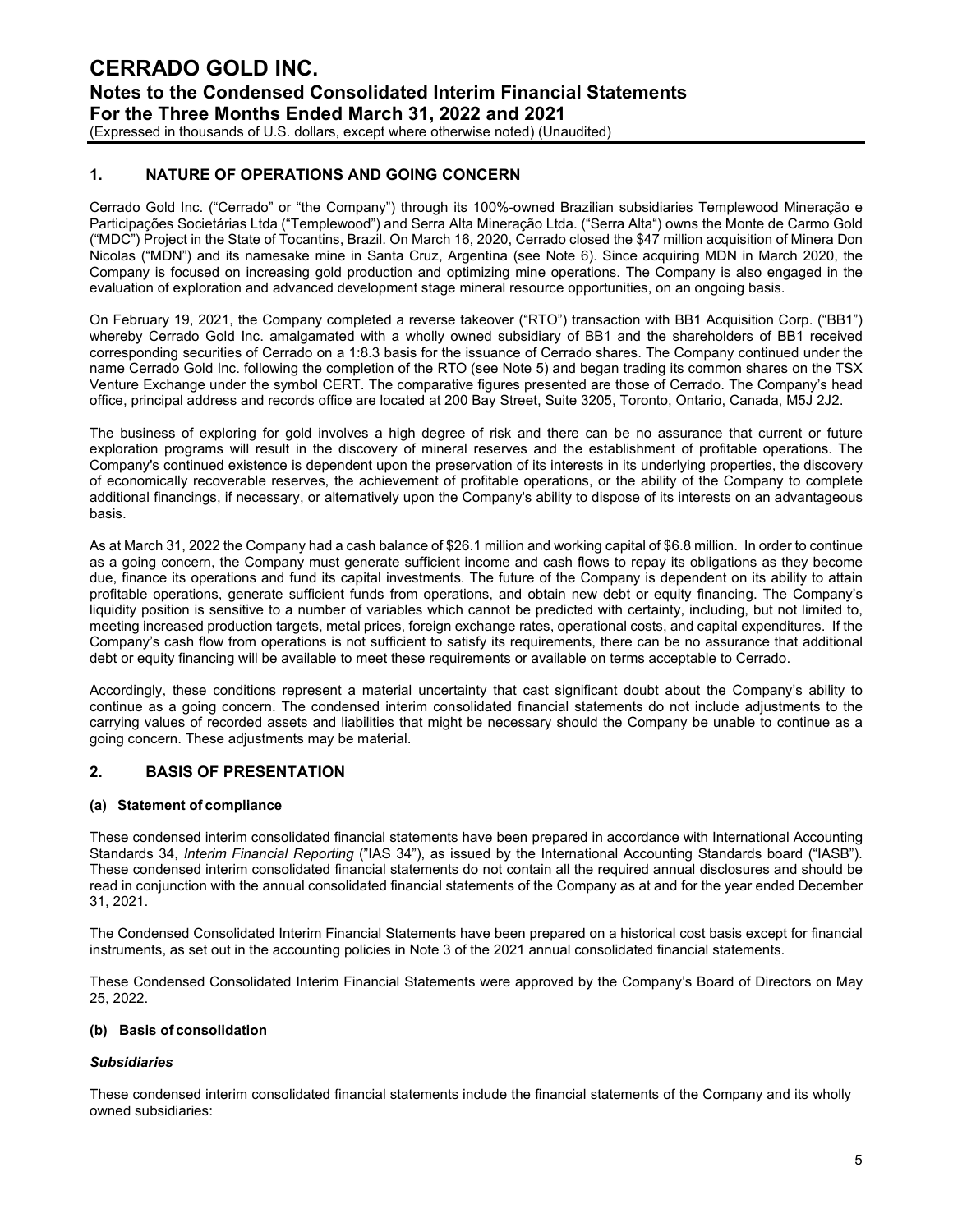(Expressed in thousands of U.S. dollars, except where otherwise noted) (Unaudited)

- *-* Minera Don Nicolas ("MDN"), incorporated in Argentina;
- *-* Minera Mariana Argentina S.A. ("Minera Mariana"), incorporated in Argentina;
- *-* Templewood Mineração e Participações Societárias Ltda. ("Templewood"), incorporated in Brazil;
- *-* Serra Alta Participações Imobiliarias SA ("Serra Alta SA), incorporated in Brazil; and
- *-* Serra Alta Mineração Ltda. ("Serra Alta Mineração"), incorporated in Brazil

A subsidiary is an entity controlled by the Company. The Company controls an entity when it is exposed to, or has right to, variable returns from its involvement with the entity and has the ability to affect those returns through its power over the entity. The financial statements of subsidiaries are included in the condensed interim consolidated financial statements from the date that control commences until the date that control ceases.

#### **(c) Functional and presentation currency**

These financial statements are presented in thousands of United States dollars ("USD"). The functional currency of the Company is the USD, while the functional currency of the Company's Brazilian subsidiaries is the Brazilian Real ("BRL") and Argentine subsidiaries MDN and Minera Mariana is the USD.

#### **(d) Use of estimates and judgments**

The preparation of these financial statements in conformity with IFRS requires judgements and estimates that affect the amounts reported. It also requires management to exercise judgment in the process of applying the Company's accounting policies. The significant judgments made by management in applying the Company's accounting policies and the key sources of estimation uncertainty were the same as those that applied to the annual consolidated financial statements as at and for the year ended December 31, 2021 (except for those related to valuation of secured note described below in Note 3). Estimates and assumptions are continuously evaluated and are based on management's experience and other factors, including expectations of future events which are believed to be reasonable under the circumstances. Actual results may differ from these estimates.

#### **3. SIGNIFICANT ACCOUNTING POLICIES**

Except as described below, the accounting policies applied in these interim financial statements are the same as the those applied in the Company's consolidated financial statements as at and for the year ended December 31, 2021.

Changes in accounting policies will also be reflected in the Company's consolidated financial statements as at and for the year ending December 31, 2022.

#### Financial instruments

All financial liabilities (including liabilities designated at fair value through profit and loss "FVTPL") are recognized initially at fair value on the date at which the Company becomes a party to the contractual provisions of the instrument. The Company derecognizes a financial liability when its contractual obligations are discharged or cancelled or expire.

Transaction costs that are directly attributable to the acquisition or issue of financial assets and financial liabilities (other than financial assets and financial liabilities at FVTPL) are added to or deducted from the fair value of the financial assets or financial liabilities, as appropriate, on initial recognition. Transaction costs directly attributable to the acquisition of financial assets or financial liabilities at FVTPL are recognized immediately in profit or loss.

The Company has elected to account for its secured note liability and all embedded derivatives as a single financial liability at fair value through profit or loss.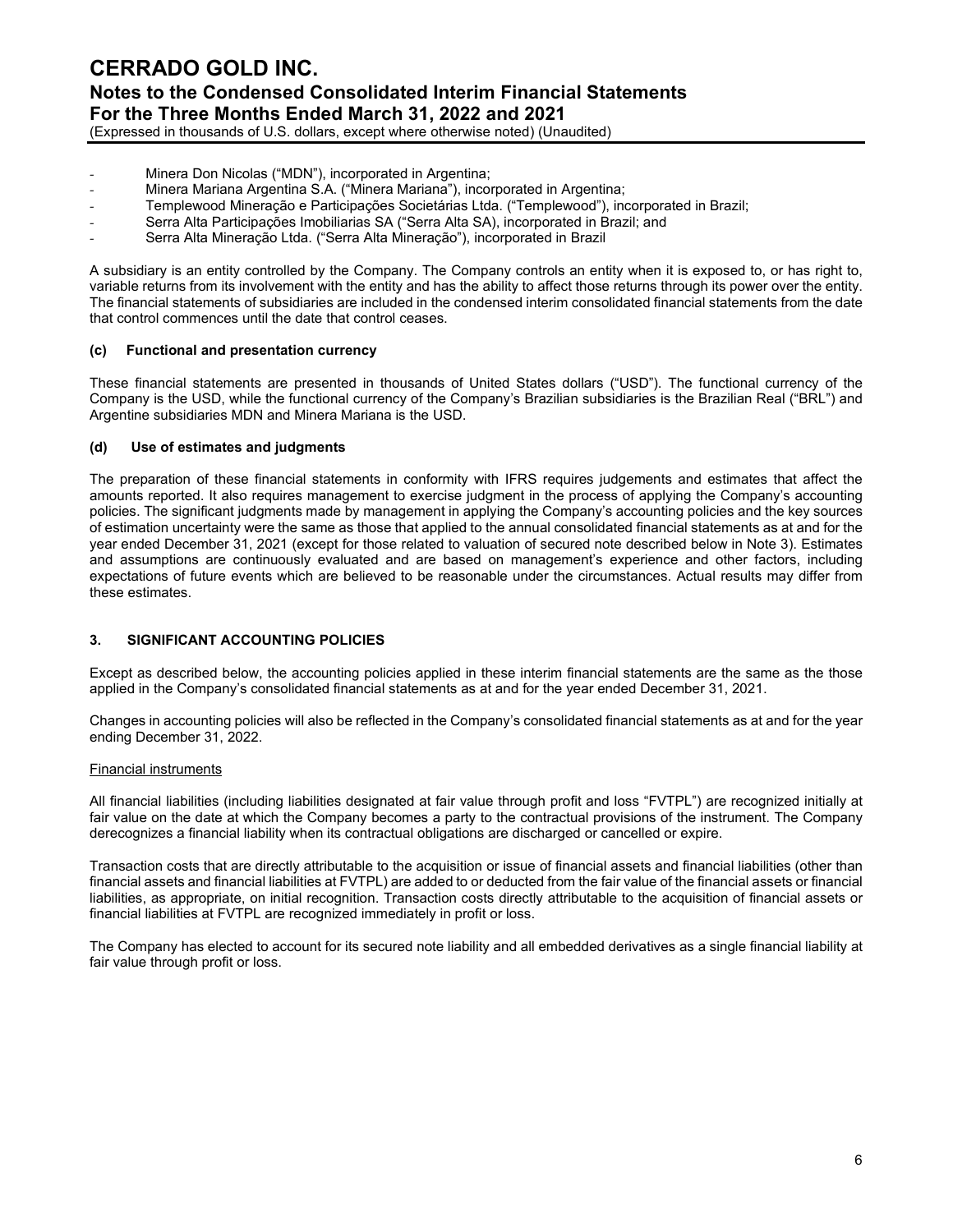#### (Expressed in thousands of U.S. dollars, except where otherwise noted) (Unaudited)

#### **4. ACQUISITION OF MINERA MARIANA ARGENTINA**

On January 22, 2021, the Company completed an agreement with Capella Minerals Ltd. ("Capella Minerals") to acquire 100% of its Argentine subsidiary Minera Mariana Argentina S.A. ("Minera Mariana"). Under the terms of the agreement, the Company paid the purchase price of \$1.8 million consisting of a nominal cash payment and \$1.8 million (CAD\$2.3 million) on the issuance of 1,666,667 common shares of the Company to Capella Minerals at a deemed share price of CAD\$1.35, based on the price of the Company's shares in the concurrent financing associated with listing on the TSX Venture Exchange via the announced arrangement between BB1 Acquisition Corp. and the Company (see Note 5).

After evaluating all the facts surrounding this transaction, management determined that the transaction does not constitute a business combination, as Minera Mariana does not meet the definition of a business under IFRS 3, *Business Combinations*  and was recorded as an asset acquisition.

The acquisition cost, consisting of the initial cash paid and fair value of the consideration shares, totalled \$1.8 million and has been allocated to the acquired identifiable assets and liabilities of Minera Mariana as follows:

| <b>Purchase Price</b><br>Note           |             |
|-----------------------------------------|-------------|
| Cash Paid                               | \$<br>50    |
| Fair value of 1,666,667 shares issued   | 1,769       |
|                                         | \$<br>1,819 |
|                                         |             |
| <b>Purchase Price Allocation</b>        |             |
| Cash                                    | 60          |
| Fiscal credit receivables               | 212         |
| Prepaids and other assets               | 27          |
| Exploration and evaluation assets<br>10 | 1,654       |
| Total identifiable assets acquired      | 1,953       |
| Trade and other payables                | (75)        |
| Payroll obligations                     | (53)        |
| Other payables                          | (6)         |
| Total identifiable liabilities assumed  | (134)       |
| Total identifiable net assets           | \$<br>1,819 |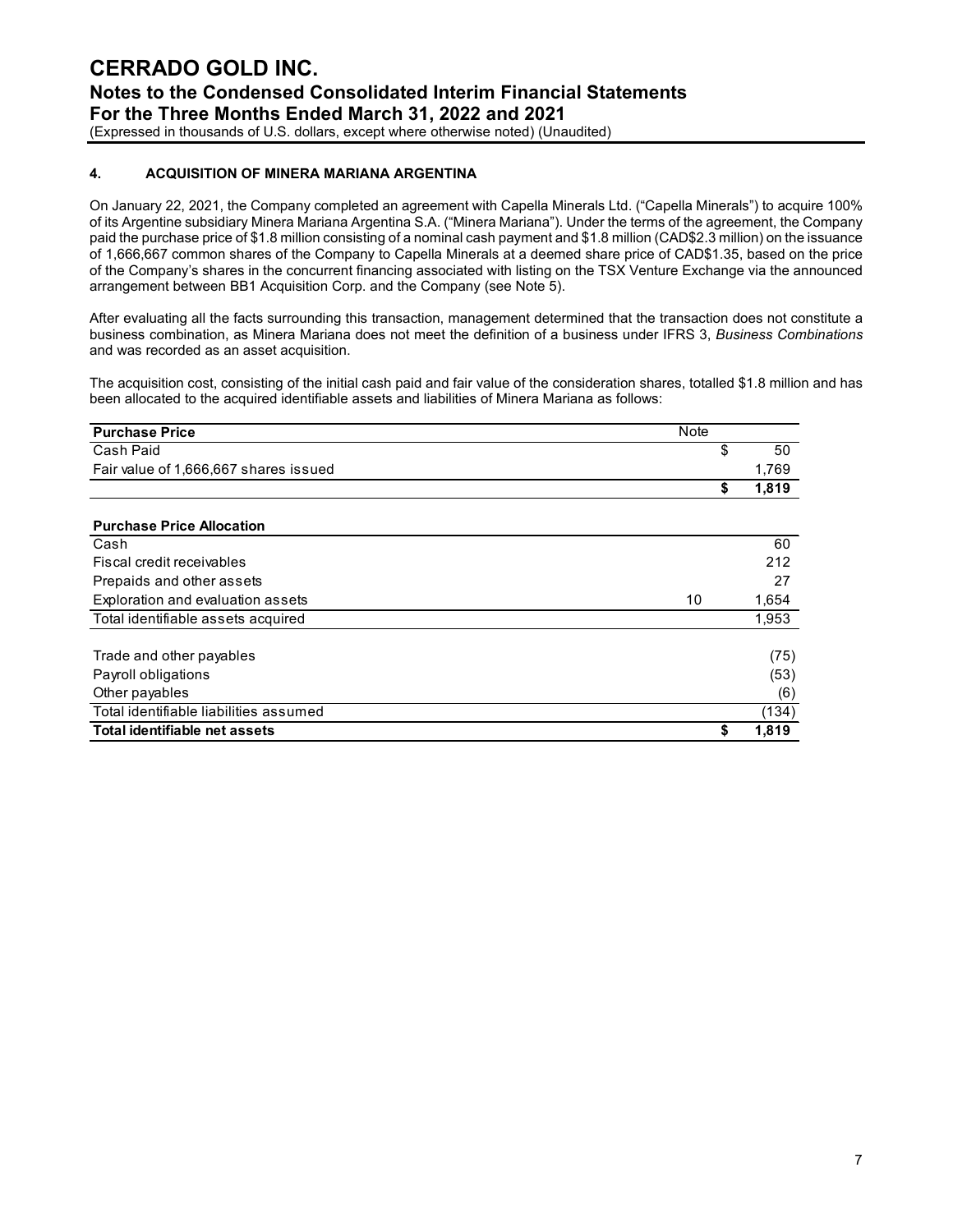#### (Expressed in thousands of U.S. dollars, except where otherwise noted) (Unaudited)

#### **5. REVERSE TAKEOVER TRANSACTION**

On February 19, 2021, the Company completed a RTO transaction with BB1, whereby the shareholders of BB1 became shareholders of the Company. The RTO was structured as a three-cornered amalgamation, as a result of which the Company became a wholly-owned subsidiary of BB1, changing its name to "Cerrado Gold Corp.", and completed a vertical short-form amalgamation to amalgamate itself with the Company and carry on under the corporate name "Cerrado Gold Inc." prior to the resumption of trading on the TSXV under the symbol CERT.

In the accounting for the reverse acquisition, the consideration is determined by reference to the fair value of the number of shares of the legal subsidiary, being Cerrado, would have issued to the legal parent entity (BB1), to obtain the same ownership in the combined entity. As a result, the consideration is measured at the value of 1,937,416 shares on a post-consolidation basis that would have been issued by Cerrado.

The substance of the transaction is a reverse takeover of a non-operating company. After evaluating all the facts surrounding this transaction, Management determined that the transaction does not constitute a business combination, as BB1 does not meet the definition of a business under IFRS 3, *Business Combinations*. As a result, the transaction is accounted for as an asset acquisition with Cerrado Gold Inc. being identified as the acquirer and the equity consideration accounted for in accordance with IFRS 2, *Share-based payments*, measured at fair value. Therefore, BB1's share capital, equity reserve and deficit at the time of the RTO transaction were eliminated. Accordingly, there is no goodwill recognized, and the difference between the consideration and fair value of the net assets acquired results in an RTO listing expense of \$1.5 million. The Company considered the price of the shares post-closing of the transaction and the price per share of the Company's recent private placement completed in February 2021 of CAD\$1.35 each. RTO transaction costs inclusive of the listing expense incurred by the Company were \$1.6 million.

|                                                    | 2.074 |
|----------------------------------------------------|-------|
| Reverse takeover listing expense                   | 1,511 |
| Trade and other payables                           | (11)  |
| Cash                                               | 574   |
| The consideration has been allocated as follows:   |       |
| Fair value of 1,937,416 Cerrado common shares      | 2,074 |
| The fair value of the consideration is as follows: |       |

#### **6. FUTURE CONSIDERATION PAYABLE**

On March 16, 2020 (the "Closing Date"), the Company entered into an Agreement to acquire MDN and its namesake operating mine and surrounding properties in Argentina. The Company acquired the MDN mine in Argentina to add an operating asset that will complement the Company's Monte do Carmo gold exploration project in Brazil. Under the terms of the agreement the Company paid the Compañia Inversora En Minas S.A. ("CIMINAS") and Compañia Inversora Argentina Para La Exportacion S.A. ("CIAPEXSA") (together the "Sellers") an initial payment of \$15 million at closing, with future payments due of \$10 million in 24 months, \$2 million in 36 months, \$10 million in 48 months and \$10 million in 60 months from the Closing Date and will be payable from a sinking fund set up by the Company. The future consideration payable amount was initially recorded at a fair value of \$21.4 million. The payable amount is discounted using a rate of 12%, which was the Company's estimated weighted-average cost of capital at the closing date. For the three months ended March 31, 2022, the discount was accreted by \$0.7 million which is included in finance expense. As at December 31, 2021, the amount held in restricted cash of \$7.5 million related to the sinking fund set up by the Company for future payment obligations and has been paid to the Sellers in accordance to the repayment schedule during the fist quarter of 2022. The total amount paid to the Sellers for the three months ended March 31, 2022 was \$10 million.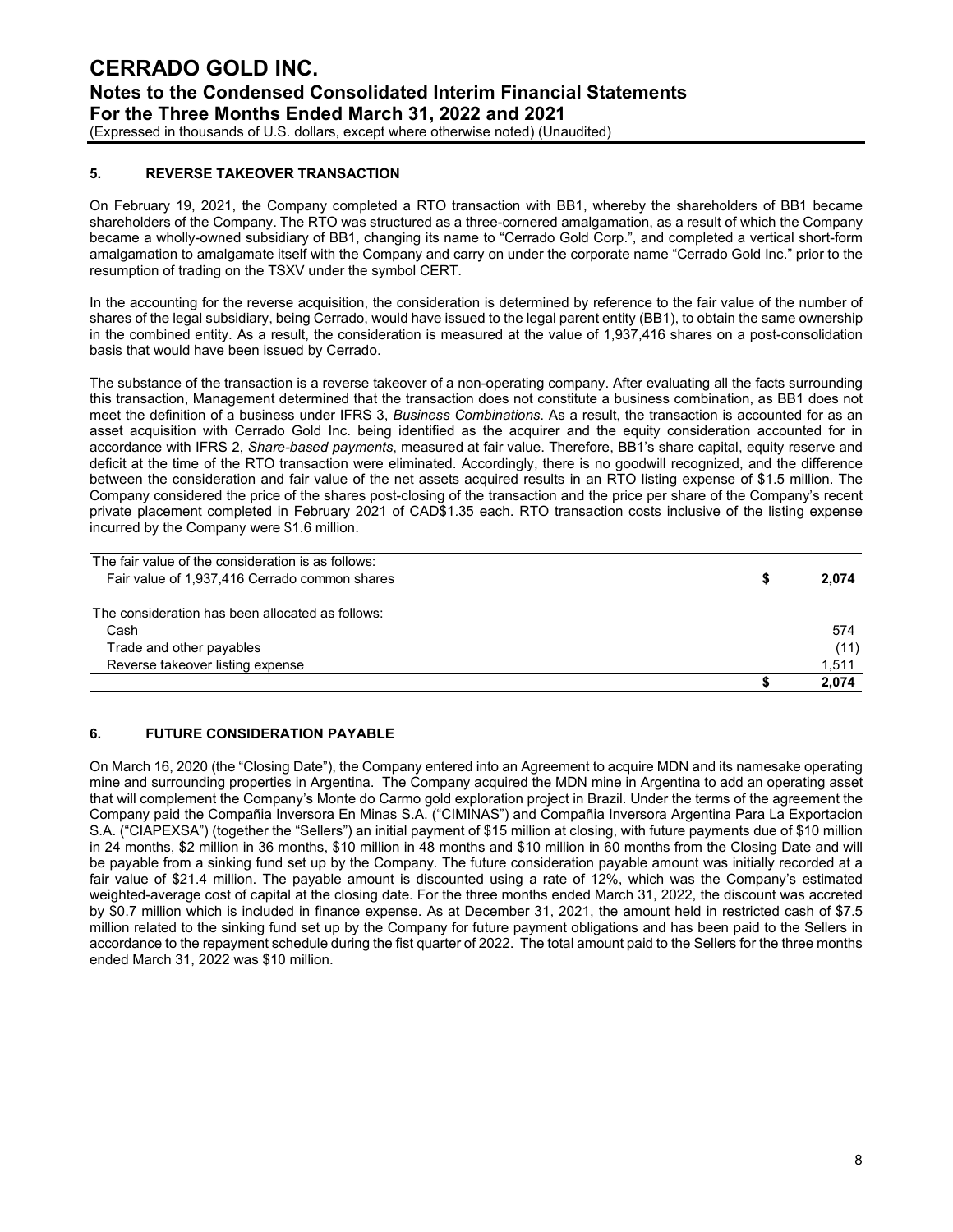### **CERRADO GOLD INC. Notes to the Condensed Consolidated Interim Financial Statements**

**For the Three Months Ended March 31, 2022 and 2021**

(Expressed in thousands of U.S. dollars, except where otherwise noted) (Unaudited)

#### **7. TRADE AND OTHER RECEIVABLES**

|                                           | March 31 December 31<br>2022 |   | 2021   |
|-------------------------------------------|------------------------------|---|--------|
| <b>Current</b>                            |                              |   |        |
| Trade receivables                         | \$<br>1,450                  | S | 1,217  |
| Sales tax and other statutory receivables | 5,513                        |   | 7,949  |
| Other assets                              | 174                          |   | 182    |
|                                           | 7,137                        |   | 9,348  |
| Non-current                               |                              |   |        |
| Other assets                              | 1,897                        |   | 1,800  |
|                                           | 9,034                        |   | 11.148 |

Current taxes receivable relates to refundable Harmonized Sales Tax ("HST") paid in Canada and Value Added Tax in Argentina. Non-current other assets include the non-current portion of supplier advances in Argentina.

#### **8. INVENTORIES**

|                          |       | March 31 December 31 |
|--------------------------|-------|----------------------|
|                          | 2022  | 2021                 |
| Ore stockpiles           | 2,662 | 2,762                |
| In-circuit               | 1,032 | 910                  |
| Finished metal           | 381   | 2,552                |
| <b>Metal Inventories</b> | 4,075 | 6,224                |

|                                                       |         | March 31 December 31 |
|-------------------------------------------------------|---------|----------------------|
|                                                       | 2022    | 2021                 |
| Supplies and consumables                              | 5.093   | 5.463                |
| Less: non-current portion of supplies and consumables | (2.967) | (2,961)              |
| <b>Current Supplies and Consumables</b>               | 2.126   | 2.502                |

Long-term supplies and consumables represent critical spares not likely to be used in the next year.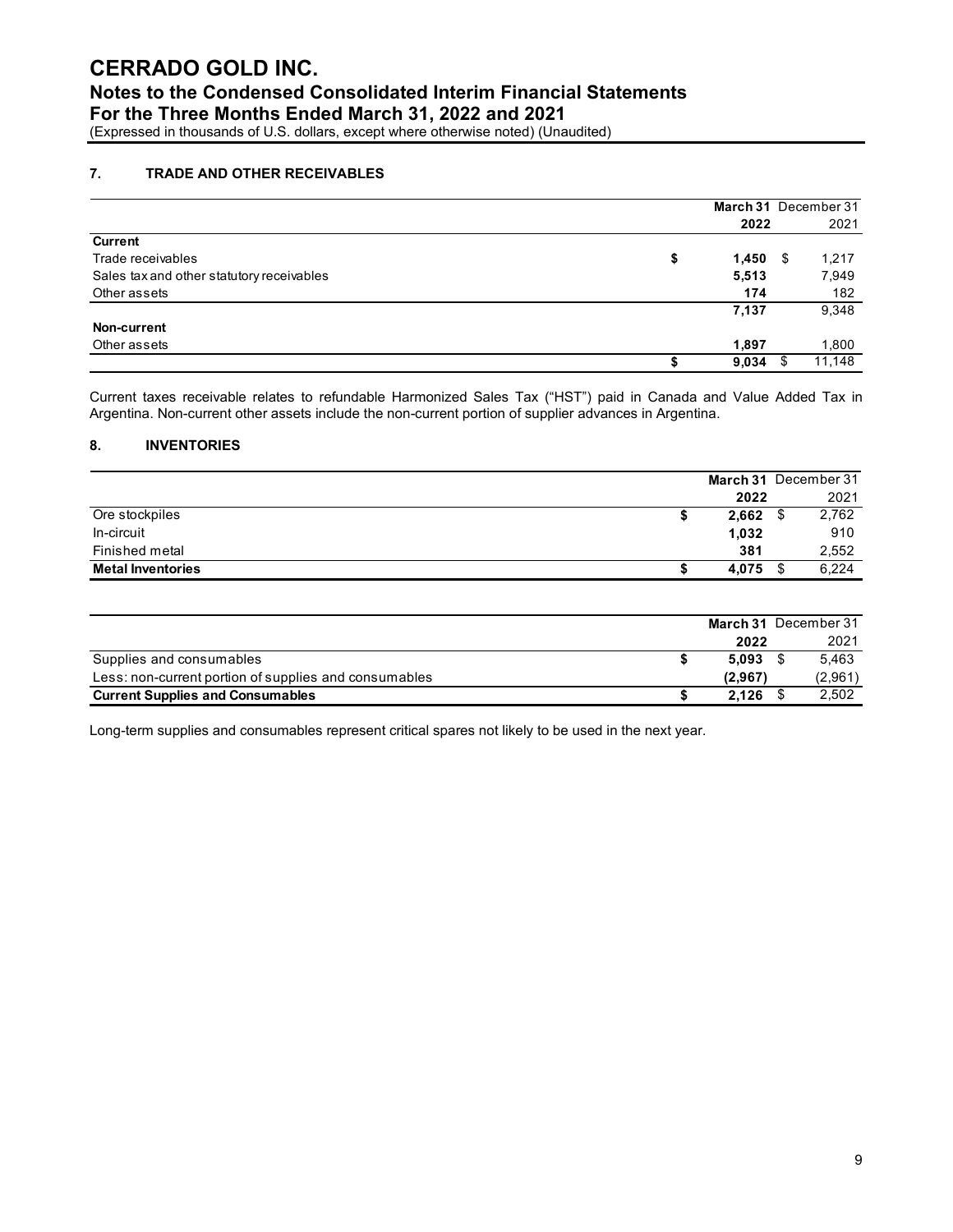## **Notes to the Condensed Consolidated Interim Financial Statements**

**For the Three Months Ended March 31, 2022 and 2021**

(Expressed in thousands of U.S. dollars, except where otherwise noted) (Unaudited)

#### **9. PROPERTY, PLANT AND EQUIPMENT**

|                                                      | <b>Mining Property,</b> |                     |                          |                  |    |        |
|------------------------------------------------------|-------------------------|---------------------|--------------------------|------------------|----|--------|
|                                                      | <b>Plant and</b>        | <b>Assets Under</b> |                          | Land and         |    |        |
|                                                      | <b>Equipment</b>        | <b>Construction</b> |                          | <b>Buildings</b> |    | Total  |
| Cost                                                 |                         |                     |                          |                  |    |        |
| December 31, 2020                                    | 23,270                  |                     | 6,394                    | 128              |    | 29,792 |
| Acquisition through business combination             |                         |                     |                          |                  |    |        |
| Additions                                            | 4,724                   |                     | 1,054                    | 482              |    | 6,260  |
| Reclassifications                                    | 9,428                   |                     | (6,652)                  |                  |    | 2,776  |
| Change in provision for environmental rehabilitation | 1,050                   |                     |                          |                  |    | 1,050  |
| As at December 31, 2021                              | 38,472                  |                     | 796                      | 610              |    | 39,878 |
| Additions                                            | 991                     |                     | 112                      | 21               |    | 1,124  |
| Reclassifications                                    | 25                      |                     | (25)                     |                  |    |        |
| Change in provision for environmental rehabilitation | (247)                   |                     |                          |                  |    | (247)  |
| As at March 31, 2022                                 | 39,241                  |                     | 883                      | 631              |    | 40,755 |
| Accumulated depreciation and amortization            |                         |                     |                          |                  |    |        |
| December 31, 2020                                    | 2,359                   |                     |                          | 67               |    | 2,426  |
| Charge for the period                                | 5,722                   |                     |                          | 45               |    | 5,767  |
| As at December 31, 2021                              | 8,081                   |                     | ۰                        | 112              |    | 8,193  |
| Charge for the period                                | 2,079                   |                     |                          | 28               |    | 2,107  |
| As at March 31, 2022                                 | 10,160                  |                     | $\overline{\phantom{a}}$ | 140              |    | 10,300 |
| Net book value                                       |                         |                     |                          |                  |    |        |
| Balance, December 31, 2021                           | \$<br>30,391            | \$                  | 796                      | -\$<br>498       | \$ | 31,685 |
| Balance, March 31, 2022                              | \$<br>29,081            | \$                  | 883                      | -\$<br>491       | S  | 30,455 |

Property, plant and equipment includes right-of-use assets of \$1.0 million (December 31 2021 - \$1.1 million) related to leased buildings of \$0.5 million (December 31, 2021 - \$0.5 million) and mobile equipment of \$0.5 million (December 31, 2021 - \$0.6 million). These right-of-use assets are included under Land and Building, Mining Property, Plant and Equipment, respectively. During 2022, the Company leased land and buildings and recognized a right-of-use asset of \$0.5 million (December 31 2021 - \$0.1). The Company also leased mobile equipment and recognized a right-of-use asset of \$nil million (December 31, 2021 – \$1.0 million acquired through business combination).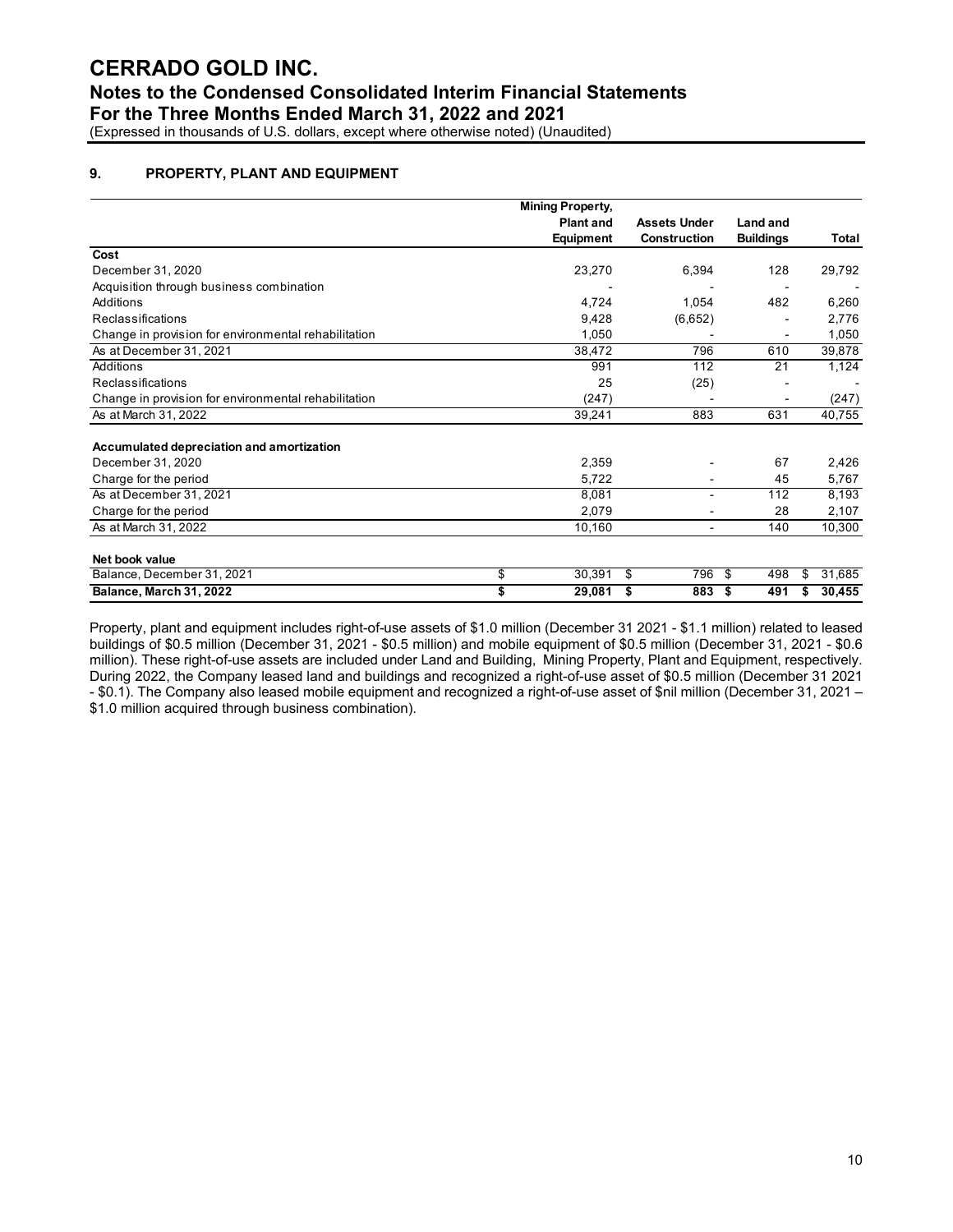(Expressed in thousands of U.S. dollars, except where otherwise noted) (Unaudited)

#### **10. EXPLORATION AND EVALUATION ASSETS**

The following is a summary of the Company's exploration and evaluation capitalized costs for the three months ended March 31, 2022 and December 31, 2021:

|                                       |      | Monte do Carmo           | Minera Don |                     | Minera |          |          |
|---------------------------------------|------|--------------------------|------------|---------------------|--------|----------|----------|
|                                       | Note | <b>Gold Project</b>      |            | <b>Nicolas Mine</b> |        | Mariana  | Total    |
| Balance at December 31, 2020          |      | \$<br>12,885             | \$         | 829                 |        | 33       | 13.747   |
| Acquisition of Minera Mariana         | 4    | $\overline{\phantom{0}}$ |            | $\blacksquare$      |        | 654. ا   | 1,654    |
| Expenditures                          |      | 10.191                   |            | 5.165               |        | 35       | 15.391   |
| Reclassifications                     |      | $\blacksquare$           |            | (2,776)             |        | ۰        | (2,776)  |
| Efect of movements in exchange rates  |      | (1,324)                  |            | ۰                   |        | ٠        | (1, 324) |
| Balance at December 31, 2021          |      | 21,752                   |            | 3,218               |        | 1,722 \$ | 26,692   |
| Expenditures                          |      | 2.042                    |            | 916                 |        |          | 2,958    |
| Reclassifications                     |      | $\overline{\phantom{a}}$ |            | 15                  |        | (15)     |          |
| Effect of movements in exchange rates |      | 4.772                    |            | $\sim$              |        | ٠        | 4,772    |
| Balance at March 31, 2022             |      | 28.566                   |            | 4.149               |        | 1.707    | 34,422   |

#### *Monte do Carmo (MDC) Gold Project – Brazil*

The Monte do Carmo Gold Project is located in the state of Tocantins, Brazil, immediately east of the town of Monte do Carmo. The Serra Alta Deposit is the main focus of exploration at the Monte do Carmo project.

The MDC project was acquired from Monte Sinai Mineração Ltda. ("Monte Sinai") in April 2018.

During the three months ended March 31, 2022, the Company incurred \$2.0 million (December 31, 2021 - \$10.2 million) in expenditures related mainly to exploration costs.

The terms of the acquisition provided for a 2% net smelter royalty granted to the former owners of the project. The Company did not measure or recognize a contingent liability in relation to the net smelter royalty.

In December 2020, the Company exercised its option to buy back the 2% net smelter return ("NSR") royalty for a total purchase price (aggregate cash consideration) of \$1.3 million, and recognized a \$0.1 million advance as at December 31, 2020. The remaining payments were made as follows, \$0.7 million was paid in March 2021, with the balance of \$0.5 million paid in May 2021 upon which the Company obtained the rights to the NSR royalty.

As per the terms of the MDC Acquisition Agreement dated April 20, 2018, and the royalty buyback agreement, the sellers of the project have the right to a payment \$1.5 million if an aggregate of 2,500,000 oz of gold are identified in a mineral resource estimate in accordance with NI 43-101. The Company has not measured or recognized a contingent liability in relation to the above payments.

#### *Las Calandrias and Los Cisnes Gold-Silver Projects – Minera Mariana, Argentina*

On January 22, 2021, the Company completed an agreement with Capella Minerals Ltd. ("Capella Minerals") to acquire 100% of its Argentine subsidiary Minera Mariana Argentina S.A. ("Minera Mariana"). Minera Mariana is the owner of the Las Calandrias and Los Cisnes gold-silver projects.

During the year ended December 31, 2021, the Company incurred \$1.8 million in costs related to the acquisition of Minera Mariana (see note 4).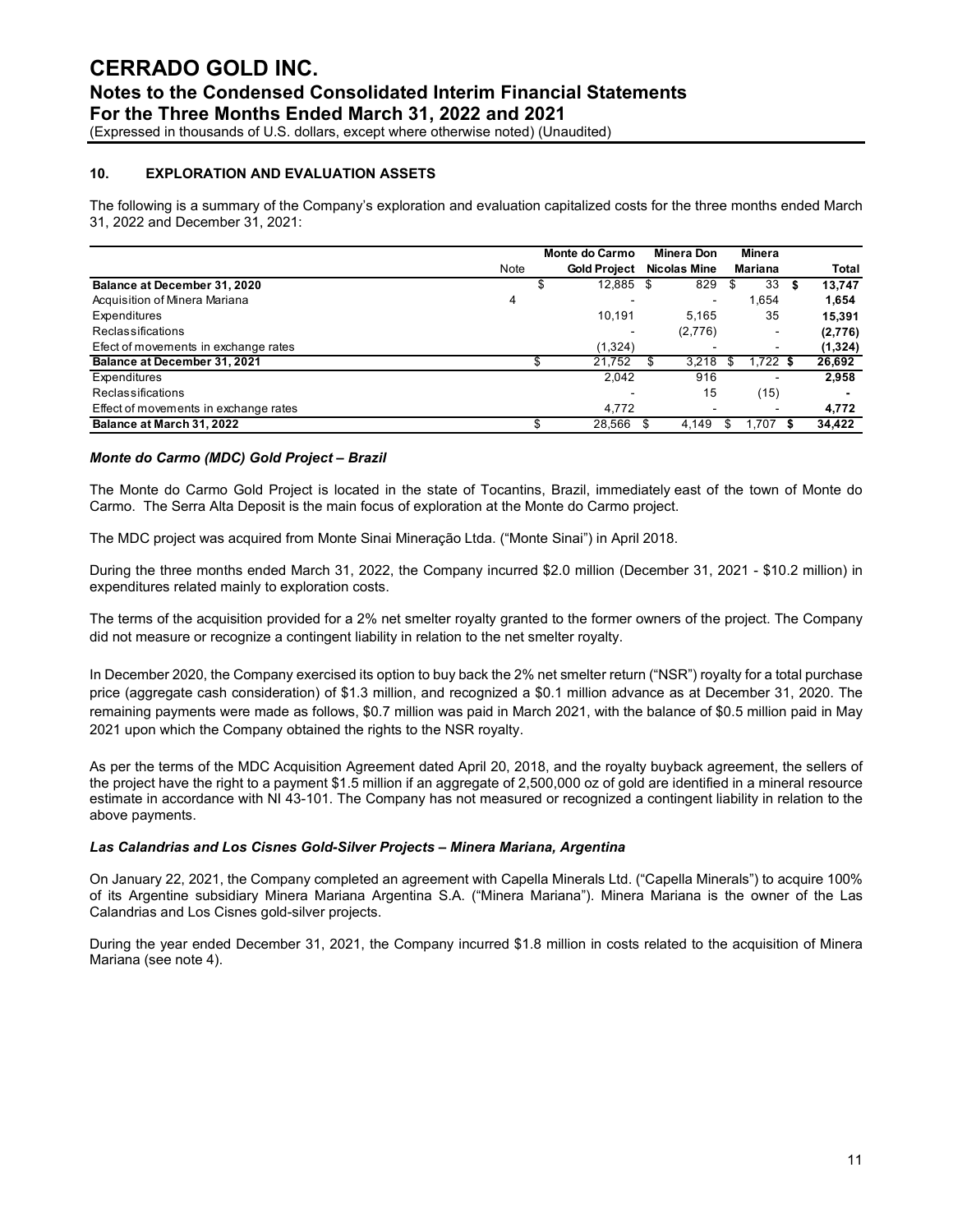## **Notes to the Condensed Consolidated Interim Financial Statements**

**For the Three Months Ended March 31, 2022 and 2021**

(Expressed in thousands of U.S. dollars, except where otherwise noted) (Unaudited)

#### **11. TRADE AND OTHER PAYABLES**

|                                   | March 31     |    | December 31 |
|-----------------------------------|--------------|----|-------------|
|                                   | 2022         |    | 2021        |
| <b>Current</b>                    |              |    |             |
| Trade payables                    | \$<br>8,708  | \$ | 8,255       |
| <b>Accrued liabilities</b>        | 8,870        |    | 9,076       |
| Payroll and government remitances | 2,483        |    | 4,192       |
| Other liabilities                 |              | 55 | 377         |
|                                   | \$<br>20,116 | \$ | 21,900      |
| Non-current                       |              |    |             |
| Other liabilities                 | \$<br>140    | \$ | 95          |
|                                   | \$<br>20,256 | \$ | 21,995      |

Other liabilities represent obligations to Company employees and principally include accrued year-end compensation costs.

#### **12. LEASE OBLIGATIONS**

|                                         | March 31 | December 31 |  |
|-----------------------------------------|----------|-------------|--|
|                                         | 2022     | 2021        |  |
| Total minimum lease payments            | 2,580    | 2,781       |  |
| Effect of discounting                   | (729)    | (795)       |  |
| Present value of minimum lease payments | 1.851    | 1,986       |  |
| Less: current portion                   | (736)    | (691)       |  |
|                                         | 1,115    | 1,295       |  |
| Minimum payments under leases           |          |             |  |
| Due no later than 1 year                | 1.089    | 1,070       |  |
| Due later than 1 year less than 5 years | 1,491    | 1,711       |  |
|                                         | 2,580    | 2,781       |  |

The Company's lease obligations are related primarily to plant and equipment used in mining operations in Argentina and office premises in Canada and Argentina, with payments made on a monthly basis. The Company sub-leases an office space that it leased in 2021 to a companies with directors and officers in common (see Note 25).

The table below summarizes amounts recognized in earnings during the three months ended March 31, 2022 and 2021:

|                                            | 2022 | 2021 |
|--------------------------------------------|------|------|
| Depreciation expense for ROU assets        | 151  | 120  |
| Interest expense included in finance costs | 95   | 28   |
| Total recognized in earnings               | 246  | 148  |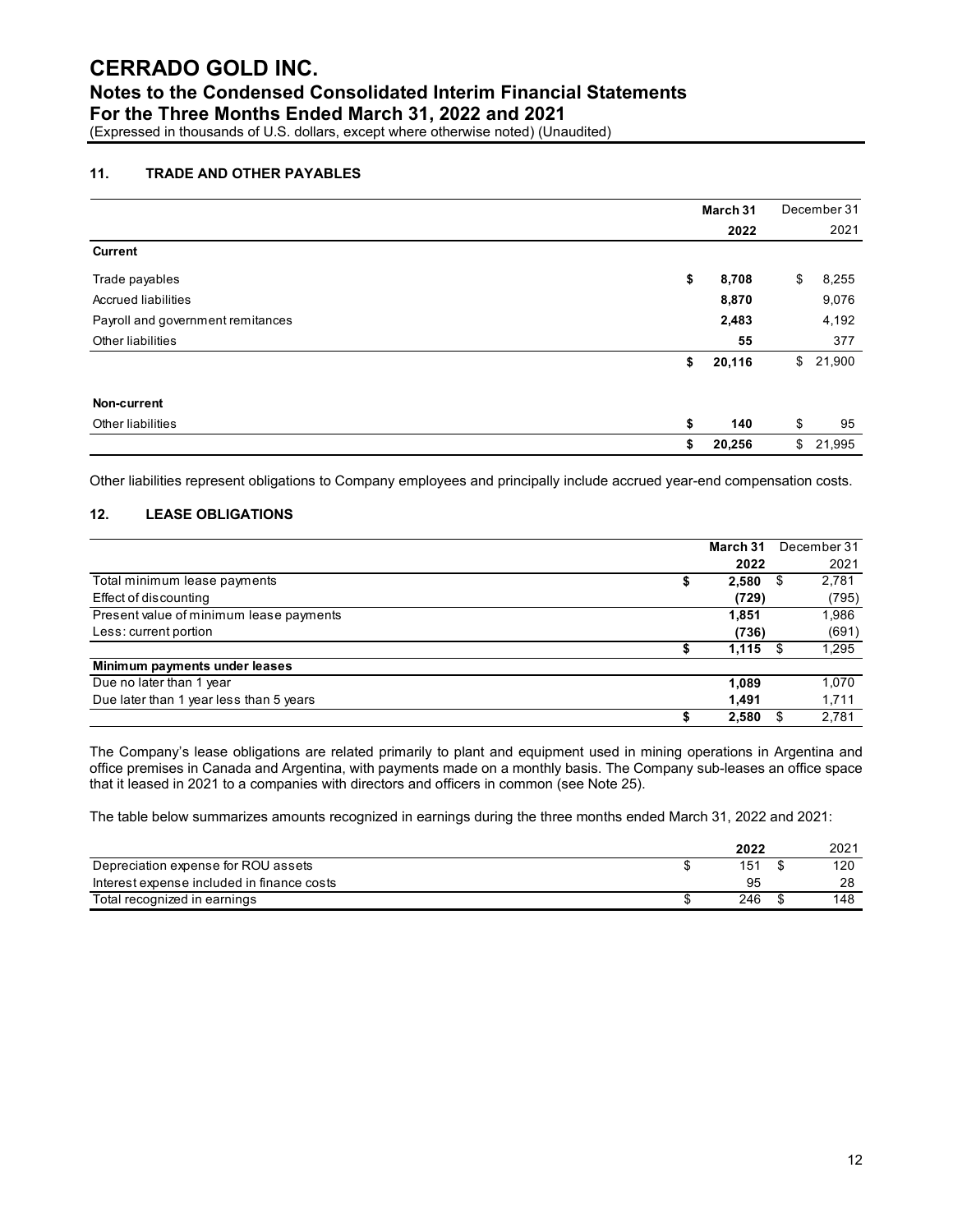#### **13. PROVISIONS**

#### *Decommissioning and restoration*

The Company's provision for environmental rehabilitation consists of costs accrued based on the best estimate of mine closure and reclamation activities that will be required at the MDN mine site upon completion of mining activity. These costs will largely be incurred on mine closure. These activities include costs for earthworks, including land re-contouring and re-vegetation, water treatment and demolition.

A summary of changes to the provision for decommissioning is as follows:

|                                     | <b>Decommissioning</b> |                 |  |  |
|-------------------------------------|------------------------|-----------------|--|--|
|                                     |                        | and restoration |  |  |
| Balance at December 31, 2020        |                        | 1.760           |  |  |
| Change in estimate                  |                        | 1,455           |  |  |
| Accretion                           |                        | 133             |  |  |
| <b>Balance at December 31, 2021</b> |                        | 3.348           |  |  |
| Change in estimate                  |                        | (11)            |  |  |
| Accretion                           |                        | 50              |  |  |
| Balance at March 31, 2022           |                        | 3,387           |  |  |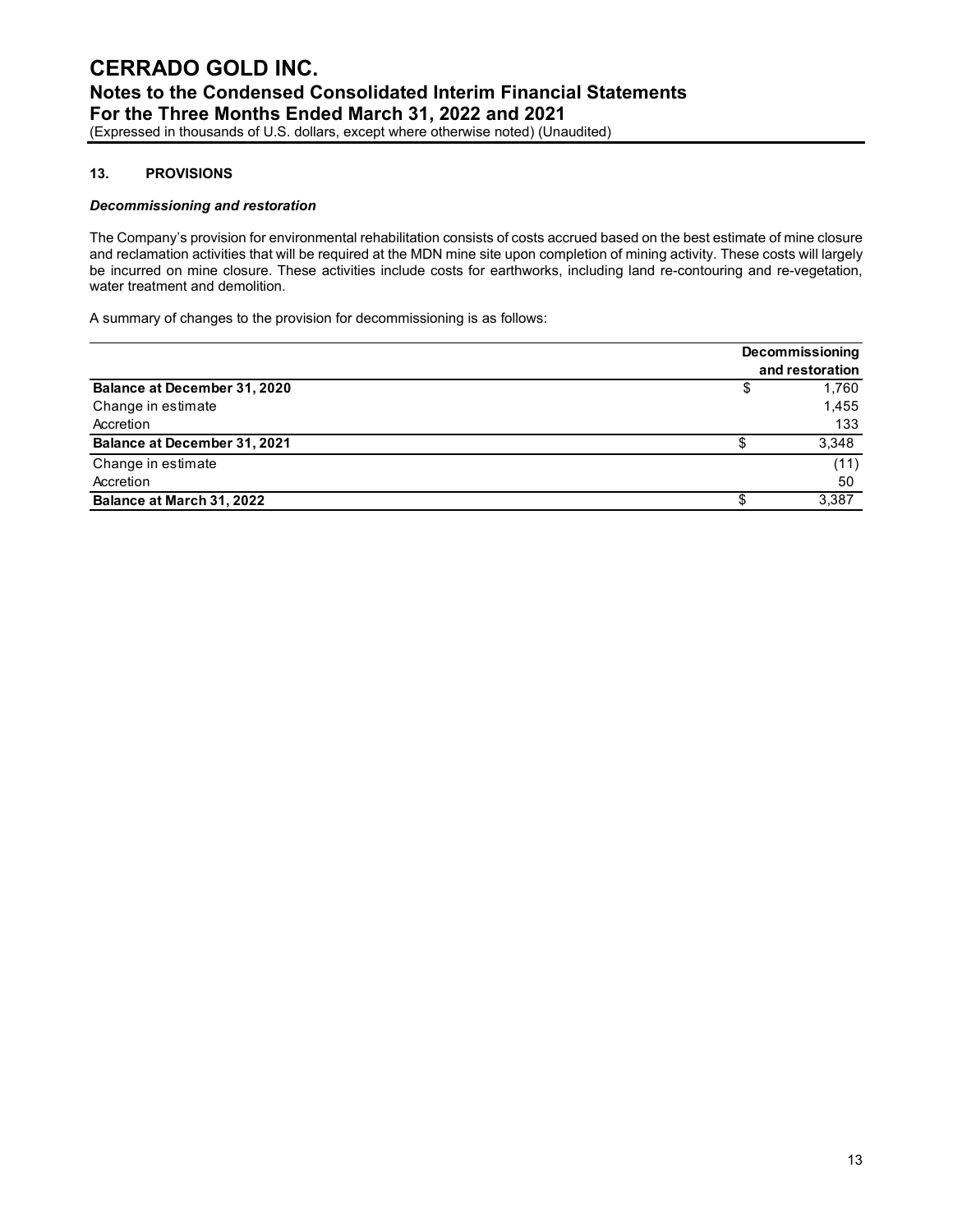(Expressed in thousands of U.S. dollars, except where otherwise noted) (Unaudited)

#### **14. DEFERRED REVENUE**

On March 13, 2020, the Company entered into the Metals purchase and sale agreement with Sprott Private Resource Streaming and Royalty Corp. ("Sprott") whereby the Company received an Initial Advance Payment of \$15 million against delivery of 6.25% of payable gold and silver over the remainder of MDN's mine life (the "Metals Streaming Agreement").

In addition to the deposit payment, as gold and silver is delivered to Sprott, the Company receives cash payments of 20% of the daily gold and silver market price two days prior to the date of delivery.

This agreement includes a step-down provision whereby the stream percentage will be reduced from 6.25% down to 2.5% upon delivery of 21,250 gold equivalent ounces. At any time within twelve months following the step-down, the Company has a one-time buy-down option by further reducing the stream percentage from 2.5% to 1.25% with repayment to Sprott of \$2.5 million in immediately available funds. Features such us step-down options, could affect that substance of the streaming as a whole and affect the contract recognition. Additionally, they could result in the recognition of embedded derivatives under IFRS 9, depending on how they affect the host contract.

The Company recorded the Initial Advance Payment received as deferred revenue and recognizes amounts in revenue as gold and silver is delivered to Sprott. The Company determines the amortization of deferred revenue on a per unit basis using the estimated total number of gold and silver ounces expected to be delivered to Sprott over the life of the MDN mine. The Company estimates the current portion of deferred revenue based on deliveries anticipated over the next twelve months based on the mine plan.

Deferred revenue consists of: 1) initial cash deposit received by the Company for future delivery of payable gold and silver under the terms of the Metals Purchase and Sale Agreement, and 2) a significant financing component of the Metals Purchase and Sale Agreement resulting from the difference in the timing of the upfront consideration received and the promised goods delivered. As such, the Company recognizes interest expense at each reporting period and will accrete the deferred revenue balance to recognize the significant financing element that is part of the Metals Streaming Agreement. The interest rate of 17.02% is determined based on the rate implicit in the Metals Streaming Agreement at the date of inception.

The initial consideration received from the Metals Streaming Agreement is considered variable, subject to changes in the total gold and silver ounces to be delivered in the future. Changes to variable consideration will be reflected in the consolidated statement of comprehensive income (loss).

The following table summarizes deferred revenue:

| Opening balance December 31, 2021 | 16.496 |
|-----------------------------------|--------|
| Amortization of derred revenue:   |        |
| Deferred revenue recognized       | (612)  |
| Finance costs on deferred revenue | 655    |
| <b>Balance, March 31, 2022</b>    | 16.539 |

|                     |        | March 31, 2022 December 31, 2021 |
|---------------------|--------|----------------------------------|
| Current portion     | 2.656  | 2.476                            |
| Non-current portion | 13.883 | 14,020                           |
| <b>Total</b>        | 16.539 | 16.496                           |

#### **15. REVOLVING PREPAYMENT FACILITY**

On March 12, 2020, the Company entered into an advance sales transaction pursuant to which, the Company received advanced consideration of \$5 million. On December 3, 2020, the Company increased the revolving credit facility by \$2.5 million, for total advanced consideration of \$7.5 million. In March 2022, the Company revised the repayment terms of the facility with the final draw of the Company to be made prior to June 30, 2023 unless mutually agreed otherwise. The advanced consideration is accounted for as a financial liability. The facility may be immediately renewable upon full repayment. During the three months ended March 31, 2022, the Company had drawn down a total \$7.5 million and repaid a total \$6.0 million under the revolving prepayment facility. As at March 31, 2022 the \$7.5 million balance bears interest at the rate of 3 Month LIBOR + 5.85% until repaid.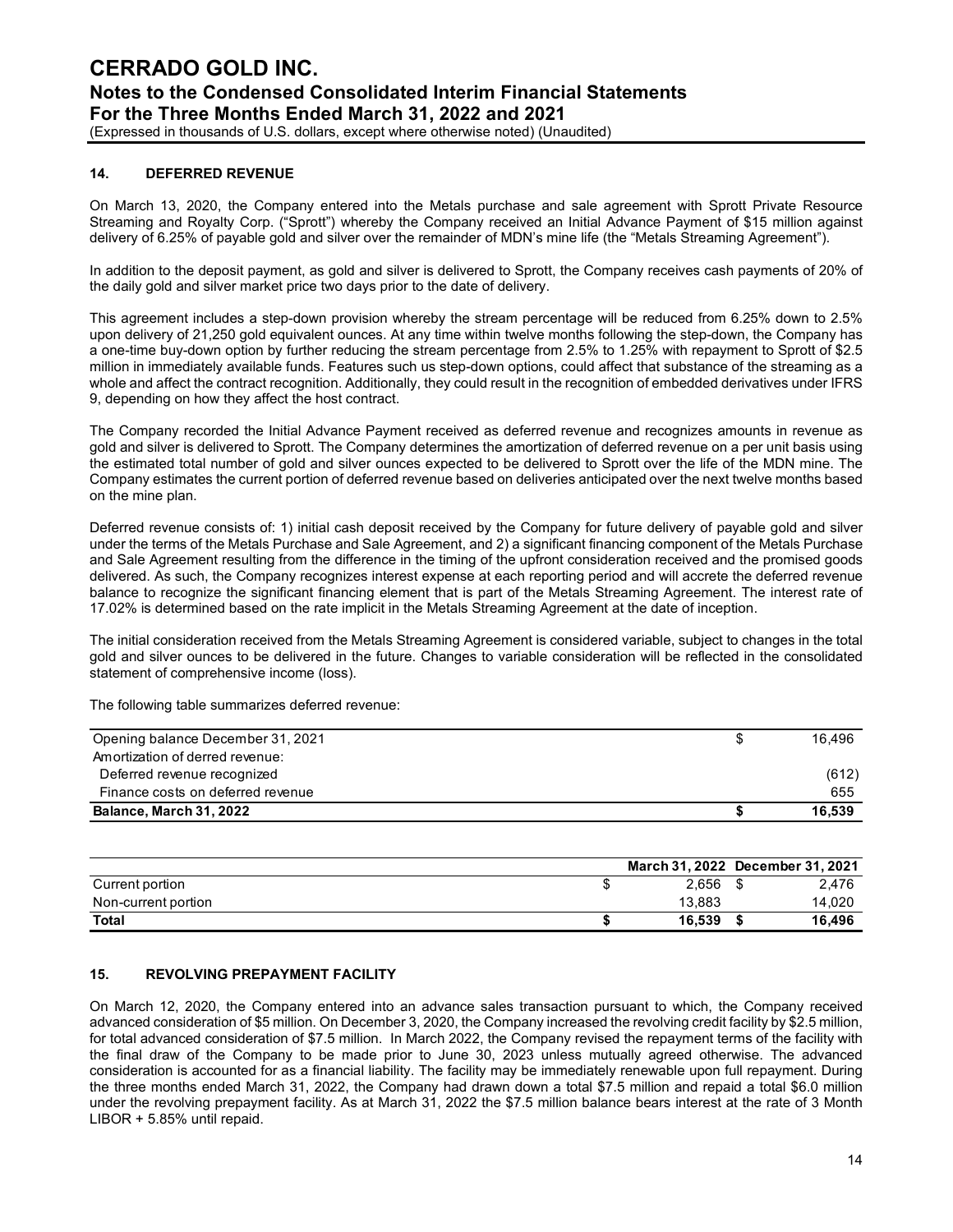(Expressed in thousands of U.S. dollars, except where otherwise noted) (Unaudited)

#### **16. OFFTAKE ARRANGEMENT**

On September 28, 2021, the Company entered into an offtake agreement pursuant to which, effective October 1, 2021, the Company's Minera Don Nicolas mine will deliver a minimum of 25,000 ounces of contained gold in Dore. The Company is not obligated to a monthly ounce minimum and must sell 100% of its production until the minimum deliveries have been met.

The offtake receivable balance of \$27.9 million at March 31, 2022 consists entirely of the proceeds from export sales receivable by Minera Don Nicolas and delivered to the offtaker under the agreement. Conversely, offtake payable balance of \$27.9 million at March 31, 2022 represents export sales delivered by Minera Don Nicolas under the offtake agreement, which will be repaid to Minera Don Nicholas within six months of the delivery.

#### **17. SECURED NOTE LIABILITY**

On March 14, 2022, the Company entered into a \$20 million gold and silver agreement (the "Stream Agreement") with Sprott for its MDC project located in the State of Tocantins, Brazil.

The Stream Agreement provides for the sale and delivery to Sprott of 2.25% of all gold and silver produced from the MDC project of which Cerrado has the ability to buy back 50% of the stream based upon the buyback schedule below. Proceeds will be used to complete the ongoing works to deliver a NI 43-101 compliant Feasibility Study for the MDC project and for general corporate and working capital purposes.

To facilitate funding in advance of commercial production, Sprott has issued a \$20 million secured note (the "Note") that bears interest at a rate of 10% per annum, calculated and payable quarterly and will mature on the earlier of:

- a) The achievement of commercial production together with certain other conditions; or
- b) March 14, 2031.

The Company has a one-time option (the "Buy-Down Option") to reduce the applicable stream percentage by 50%, by exercising its option and paying the applicable amount below:

- On or before June 30, 2024 \$12.5 million
- From July 1, 2024 until June 30, 2025 \$13 million
- July 1, 2025 until June 30, 2026 \$13.5 million

Subject to the approval of the TSX Venture Exchange the Company may elect to satisfy the payment of any accrued and unpaid interest on the Note by the issuance of common shares of the Company at a price per common share equal to 95% of the volume weighted average price of the common shares for the 5 trading days immediately prior to the date payment is due or any combination of cash and common shares in the Company's sole discretion. The Note is secured against the MDC project assets. The Note is intended to subordinate to future project financing for the MDC project.

A number of the above noted options within the agreement represent embedded derivatives. Management has elected not to separate these embedded derivatives from the underlying host secured note, and instead account for the entire secured note as a financial liability at fair value through profit or loss.

The Company entered into a loan commitment within the scope of IFRS 9 'Financial Instruments' on March 14, 2022 related to the secured note, initially recognized at fair value of \$20 million.

The carrying amount for the secured note is as follows:

| The carrying amount for the cocared note to do follower.                        |        |
|---------------------------------------------------------------------------------|--------|
| Fair value at inception                                                         | 20,000 |
| Add (deduct):                                                                   |        |
| Change in fair value due to change in the Company's credit risk recorded in OCI |        |
| Remaining change in fair value, recorded in the statement of operations         | -      |
| Balance, March 31, 2022                                                         | 20,000 |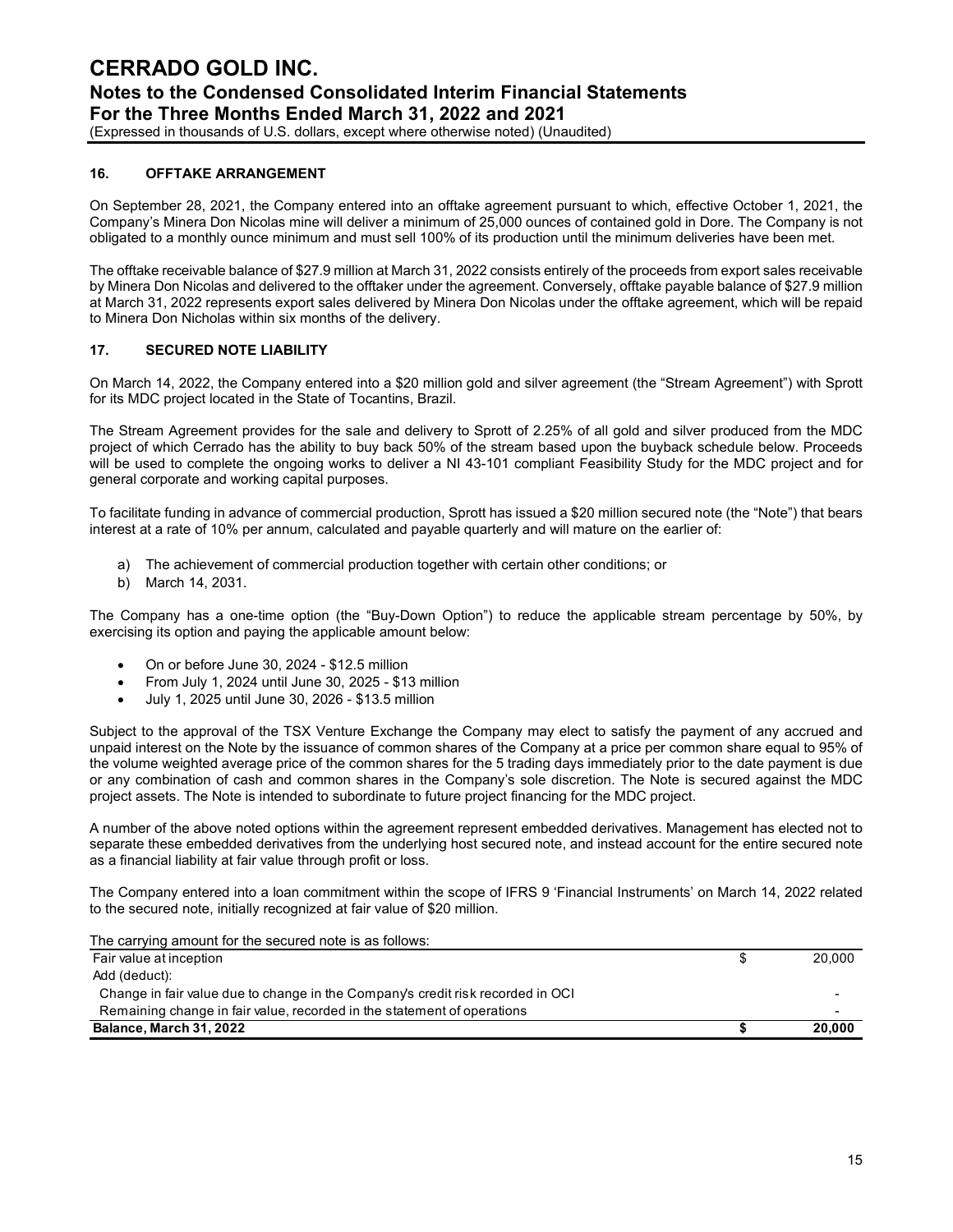(Expressed in thousands of U.S. dollars, except where otherwise noted) (Unaudited)

#### **18. SHARE CAPITAL**

Authorized share capital of the Company is comprised of an unlimited number of common and preferred shares, without par value.

|                                                |      | Number of     | <b>Issued</b> | Shares to be |
|------------------------------------------------|------|---------------|---------------|--------------|
|                                                | Note | shares        | Share         | issued       |
| Balance, December 31, 2020                     |      | 46,984,021    | 17,310        | 6,250        |
| Minera Mariana acquisition                     |      | 1,666,667     | 1,769         |              |
| Private placement                              |      | 11,111,200    | 10,753        |              |
| Broker warrants issued                         |      |               | (219)         |              |
| <b>BB1 RTO Transaction</b>                     |      | 1,937,416     | 2,074         |              |
| Share issuance on exercise on Special Warrants |      | 8,845,750     | 6,257         | (6,250)      |
| Warrants exercised                             |      | 2,000,000     | 500           |              |
| Agent warrants exercised                       |      | 234.605       | 267           |              |
| Broker warrants exercised                      |      | 8.850         | 13            |              |
| Options exercised                              |      | 65.000        | 111           |              |
| RSUs redeemed                                  |      | 3,627,230     | 1,532         |              |
| Balance, December 31, 2021                     |      | 76,480,739 \$ | 40,367        |              |
| Agent warrants exercised                       |      | 70.959 \$     | 81            |              |
| Broker warrant exercised                       |      | 96,087 \$     | 135           |              |
| Balance, March 31, 2022                        |      | 76,647,785 \$ | 40,583        |              |

The weighted average number of shares outstanding used to calculate basic and diluted earnings (loss) per share for the three months ended March 31, 2022 and 2021 is as follows:

|                                               | Three months ended |                       |  |  |  |
|-----------------------------------------------|--------------------|-----------------------|--|--|--|
| Weighted Average Number of Shares Outstanding | March 31, 2022     | <b>March 31, 2021</b> |  |  |  |
| Basic                                         | 76,485,596         | 58,460,651            |  |  |  |
| Dilutive effect of warrants                   | 103.832            | -                     |  |  |  |
| Dilutive effect of options                    | 2,583,120          |                       |  |  |  |
| Dilutive effect of RSUs                       | 2,571,601          | -                     |  |  |  |
| <b>Diluted</b>                                | 81,744,149         | 58,460,651            |  |  |  |

The determination of weighted average number of common shares for the purpose of diluted Earnings and (Loss) per Share excludes the following shares relating to warrants and options that were anti-dilutive for the periods below noted:

|                        | Three months ended               |           |  |  |  |
|------------------------|----------------------------------|-----------|--|--|--|
|                        | March 31, 2021<br>March 31, 2022 |           |  |  |  |
| Anti-dilutive warrants | -                                | 3.295.412 |  |  |  |
| Anti-dilutive options  | 30.000                           | 4,000,000 |  |  |  |
| Anti-dilutive RSUs     | -                                | 6.780.007 |  |  |  |

#### **19. WARRANTS**

As at March 31, 2022 and December 31, 2021, warrants outstanding were as follows:

|                    |      |                           | March 31, 2022           |             | December 31, 2021         |                       |             |
|--------------------|------|---------------------------|--------------------------|-------------|---------------------------|-----------------------|-------------|
| <b>Expiry Date</b> | Note | Exercise Price<br>(USD\$) | Number of<br>Warrants    | Exercisable | Exercise<br>Price (USD\$) | Number of<br>Warrants | Exercisable |
| September 11, 2022 |      | \$0.80                    | 323.176                  | 323.176     | \$0.80                    | 394.135               | 394.135     |
| February 17, 2022  |      | \$1.07                    | $\overline{\phantom{0}}$ | -           | \$1.07                    | 657.821               | 657.821     |
|                    |      | \$0.80                    | 323,176                  | 323,176     | \$0.97                    | 1,051,956             | .051,956    |

At March 31, 2022, the weighted average remaining contractual life of the warrants was 0.45 years (December 31, 2021 – 0.34 years).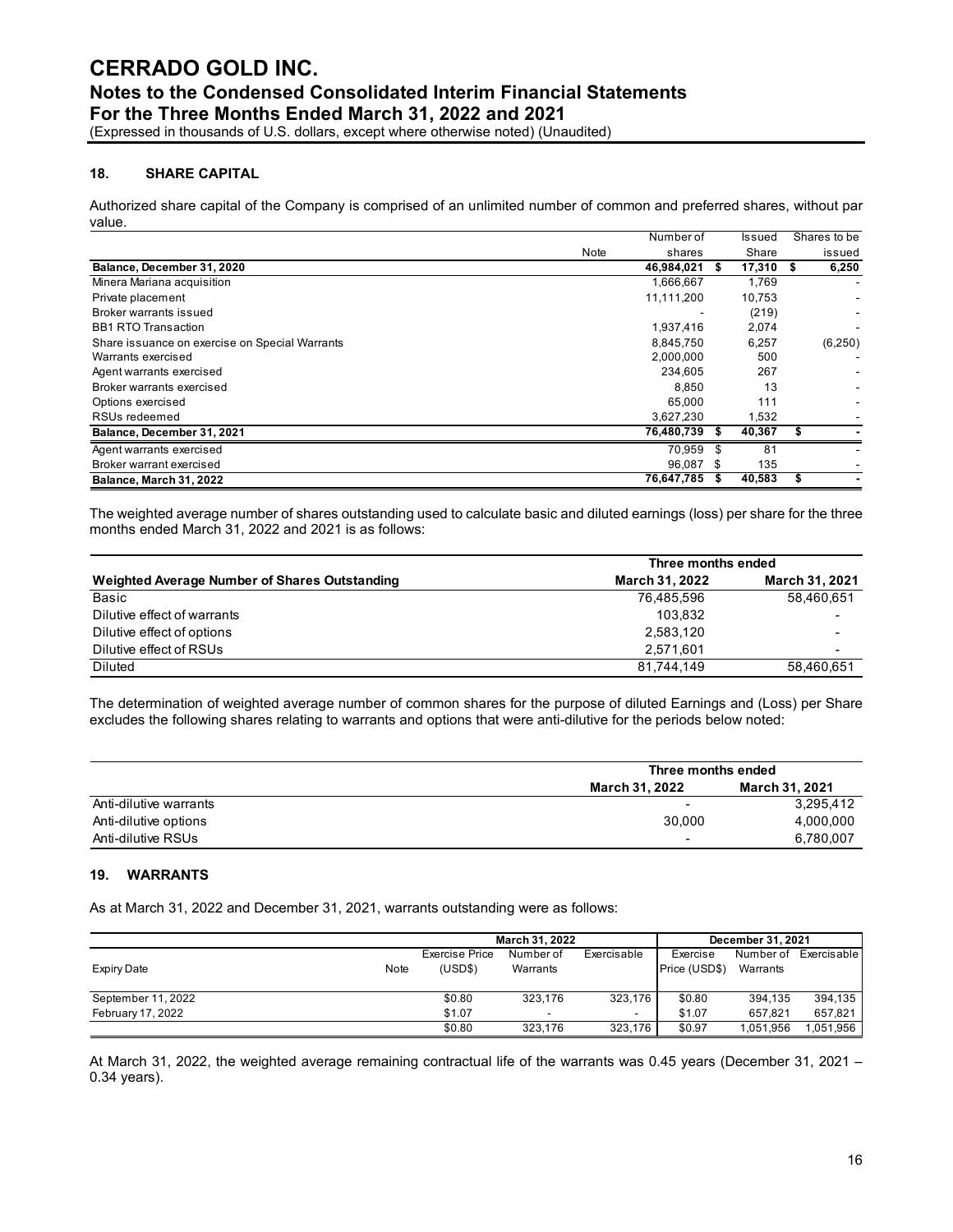(Expressed in thousands of U.S. dollars, except where otherwise noted) (Unaudited)

Warrants transactions are summarized as follows:

|                                     |      | <b>March 31, 2022</b>    |                          |    |          |  |
|-------------------------------------|------|--------------------------|--------------------------|----|----------|--|
|                                     | Note | <b>Exercise Price</b>    | Number of                |    | Warrants |  |
|                                     |      | (USD\$)                  | Warrants                 |    |          |  |
| Balance, December 31, 2019          |      | \$0.20                   | 2,000,000                | \$ | 60       |  |
| Agent and finder's warrants granted |      | \$0.80                   | 628,740                  |    | 214      |  |
| Warrants extended                   |      | $\overline{\phantom{a}}$ | $\overline{\phantom{a}}$ |    | 40       |  |
| Balance, December 31, 2020          |      | \$0.34                   | 2,628,740                | \$ | 314      |  |
| <b>Broker warrants granted</b>      |      | \$1.07                   | 666,671                  |    | 219      |  |
| Agent warrants exercised            |      | \$0.80                   | (234, 605)               |    | (81)     |  |
| Broker warrants exercised           |      | \$1.07                   | (8,850)                  |    | (3)      |  |
| Warrants exercised                  |      | \$0.20                   | (2,000,000)              |    | (100)    |  |
| Balance, December 31, 2021          |      | \$0.97                   | 1,051,956                | \$ | 349      |  |
| Agent warrants exercised            |      | \$0.80                   | (70, 959)                |    | (24)     |  |
| Broker warrants exercised           |      | \$1.07                   | (96,087)                 |    | (32)     |  |
| Broker warrants expired             | (i)  | \$1.07                   | (561,734)                |    | (185)    |  |
| Balance, March 31, 2022             |      | \$0.80                   | 323.176                  | \$ | 108      |  |

(i) On February 17, 2022, a total of 561,734 broker warrants with an exercise price of CAD\$1.35 (USD\$1.07) expired.

#### **20. SHARE-BASED PAYMENT RESERVE**

|                            | Restricted share units Deferred share units<br><b>Stock Options</b> |  |                          | Share-based |                 |
|----------------------------|---------------------------------------------------------------------|--|--------------------------|-------------|-----------------|
|                            |                                                                     |  |                          |             | payment reserve |
| Balance, December 31, 2020 | 1,000                                                               |  | 658                      |             | 1,658           |
| Options vesting            | 833                                                                 |  | $\overline{\phantom{0}}$ |             | 833             |
| Options exercised          | (21)                                                                |  |                          |             | (21)            |
| RSUs vesting               |                                                                     |  | 1,544                    |             | 1,544           |
| RSUs redeemed              |                                                                     |  | (1,532)                  |             | (1, 532)        |
| DSU vesting                |                                                                     |  |                          | 961         | 961             |
| Balance, December 31, 2021 | 1,812                                                               |  | 670                      | 961         | 3,443           |
| Options vesting            | 181                                                                 |  |                          | -           | 181             |
| RSUs vesting               |                                                                     |  | 241                      |             | 241             |
| Balance, March 31, 2022    | 1,993                                                               |  | 911                      | 961         | 3,865           |

On October 28, 2021, the Company's shareholders approved the Amended and Restated Omnibus Incentive Plan ("the Omnibus Plan"), which amends and restates the previous Plan approved on November 23, 2020 whereby the Company can grant to directors, officers, employees and consultants options to purchase common shares of the Company. The Omnibus Plan provides for the issuance of stock options and RSUs to acquire up to 10% of the Company's issued and outstanding capital. The Omnibus Plan also provides for the issuance of DSUs to eligible directors of the Company.

The Omnibus Plan is a rolling plan as the number of shares reserved for issuance pursuant to the grant of stock options and RSUs will increase as the Company's issued and outstanding share capital increases.

#### *Options*

As at March 31, 2022, the Company had outstanding stock options enabling the holders to acquire common shares as follows:

|                    |                                                | December 31, 2021 |           |                            |                      |             |
|--------------------|------------------------------------------------|-------------------|-----------|----------------------------|----------------------|-------------|
| <b>Expiry Date</b> | Exercise Price (USD\$) Number of Stock Options |                   |           | Exercisable Exercise Price | Number of            | Exercisable |
|                    |                                                |                   |           | (USDS)                     | <b>Stock Options</b> |             |
| October 3, 2024    | \$0.45                                         | 4.000.000         | 4.000.000 | \$0.45                     | 4.000.000            | 4,000,000   |
| August 9, 2026     | \$1.12                                         | 2,370,000         | 790,000   | \$1.12                     | 2.370.000            | 790,000     |
| September 1, 2026  | \$1.38                                         | 30,000            | 10.000    | \$1.38                     | 30,000               | 10,000      |
| October 28, 2026   | \$1.24                                         | 150,000           | 50.000    | \$1.24                     | 150,000              | 50,000      |
|                    | \$0.71                                         | 6.550.000         | 4.850.000 | \$0.71                     | 6.550.000            | 4.850.000   |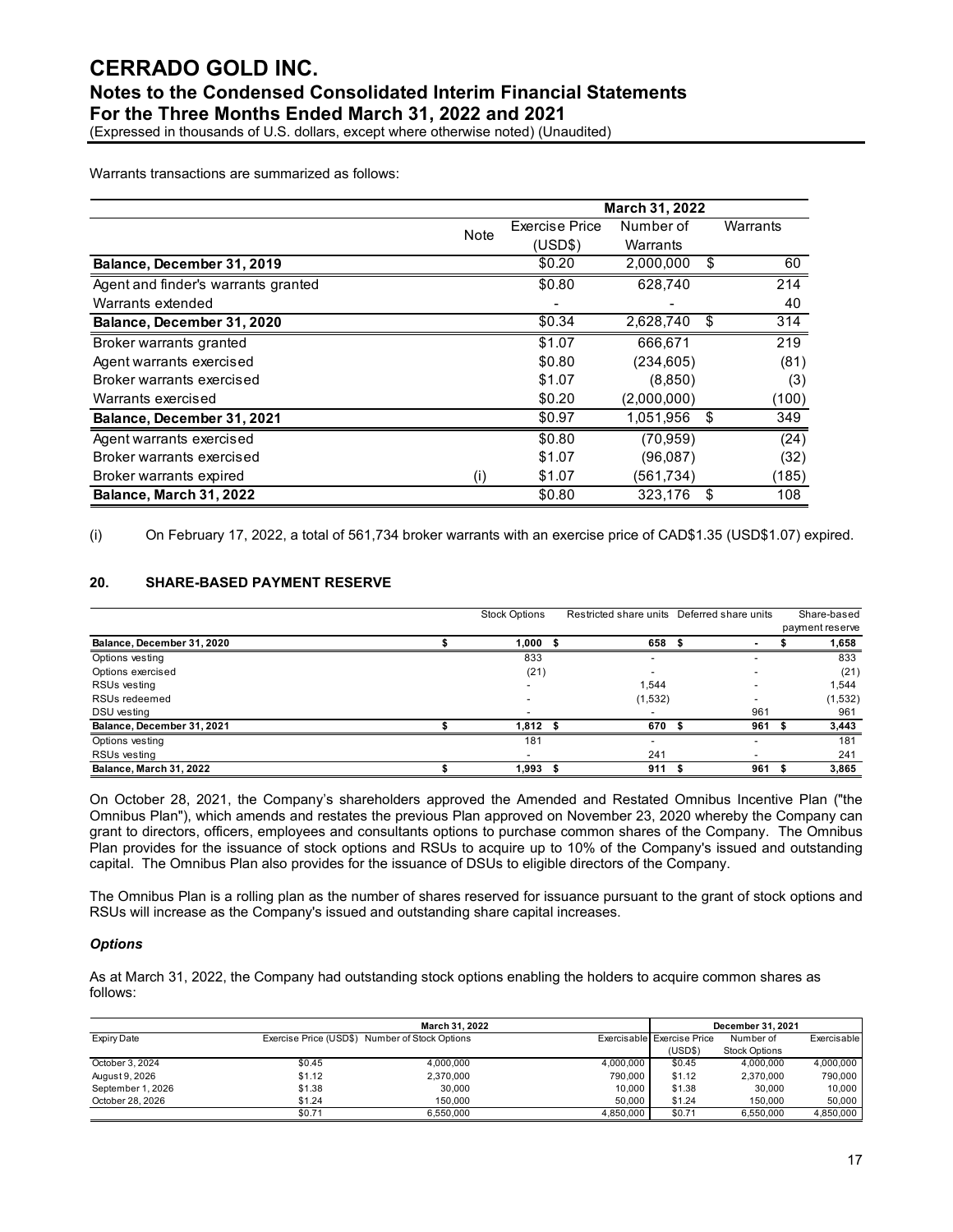(Expressed in thousands of U.S. dollars, except where otherwise noted) (Unaudited)

As at March 31, 2022, the weighted average remaining contractual life of the stock options was 2.84 years (December 31, 2021 – 3.09 years).

Stock option transactions are summarized as follows:

|                                     | Exercise Price/Option | Number of Stock Options  | Share-based     |
|-------------------------------------|-----------------------|--------------------------|-----------------|
|                                     | (USD\$)               |                          | payment reserve |
|                                     |                       |                          | Options         |
| Balance, December 31, 2019 and 2020 | \$0.45                | 4.000.000                | 1,000           |
| Options granted                     | \$1.14                | 2,615,000                | 833             |
| Options exercised                   | \$1.38                | (65.000)                 | (21)            |
| Balance, December 31, 2021          | \$0.71                | 6.550.000                | 1,812           |
| Options vesting                     | \$1.13                | $\overline{\phantom{0}}$ | 181             |
| Balance, March 31, 2022             | \$0.71                | 6.550.000                | 1,993           |

For the three months ended March 31, 2022 and 2021, the Company recognized share-based payment expense relating to the vesting of stock options of \$0.2 million and \$Nil, respectively.

#### *Restricted Share Units ("RSUs")*

As at March 31, 2022 and December 31, 2021 the Company had restricted share units enabling the holders to redeem common shares as follows:

|                    |                   |                   | March 31, 2022         |                |                       | December 31, 2021 |               |
|--------------------|-------------------|-------------------|------------------------|----------------|-----------------------|-------------------|---------------|
|                    |                   | Grant date fair   | Number of RSUs Granted | Number of RSUs | Number of             | Grant date fair   | Number of     |
| <b>Grant Date</b>  | Note              | value/RSU (USD\$) |                        |                | Vested & RSUs Granted | value/RSU         | RSUs Vested & |
|                    |                   |                   |                        | Outstanding    |                       | (USDS)            | Outstanding   |
| June 24, 2020      | $\left( 1\right)$ | \$0.36            | 9,000,000              | 2,658,338      | 9.000.000             | \$0.36            | 2,658,338     |
| September 14, 2020 |                   | \$0.45            | 350,000                | 233.334        | 350,000               | \$0.45            | 233,334       |
| November 13, 2020  |                   | \$0.80            | 315,000                | 203.750        | 315,000               | \$0.80            | 203,750       |
| February 18, 2021  |                   | \$1.06            | 150,000                | 150,000        | 150,000               | \$1.06            | 150,000       |
| June 1, 2021       |                   | \$1.45            | 500.000                | 333.333        | 500,000               | \$1.45            | 333,333       |
| October 20, 2021   |                   | \$1.26            | 150,000                | 150,000        | 150,000               | \$1.26            | 150,000       |
|                    |                   | \$0.55            | 12.725.000             | 3.728.755      | 12.725.000            | \$0.55            | 3,728,755     |

(i) The June 24, 2020 Performance RSUs are accounted for as equity awards. The fair value of the Performance RSUs, based on the condition that the Company's shares trade at US\$1.00 for a period of 30 consecutive dates prior to the vesting date, was estimated by the application of a Monte Carlo simulation model to simulate future share prices of Cerrado.

The relative weighted average assumptions used for this fair value estimate is set out as follows:

| <b>Assumption</b>                                            | <b>Note</b> | <b>Monte Carlo simulation</b> |
|--------------------------------------------------------------|-------------|-------------------------------|
| Risk-free interest rate                                      |             | 2.09%                         |
| <b>Expected volatility</b>                                   |             | 82%                           |
| Dividend vield                                               |             | 0%                            |
| Expected life (in years)                                     |             | 4.15 years                    |
| Weighted average fair value of Performance RSU award granted |             | \$0.36                        |

1. The expected volatility of Cerrado is based on the historical volatility of the shares of a comparative peer group of companies.

The Monte Carlo simulation model utilizes multiple input variables that determine the probability of satisfying the market condition stipulated in the performance stock awards, to calculate the fair value of the awards. Expected volatilities used in the model were estimated using historical volatility of the shares of a comparative peer group of companies over a look-back term generally equivalent to the expected life of the award from the grant date. The risk-free interest rate was based on the Government of Canada Marketable Bonds measured over a term commensurate with the expected term for each annual performance period of the awards. The expected term is based on the time between the valuation date and the end of each annual performance period of the awards. The valuation model assumes no dividends.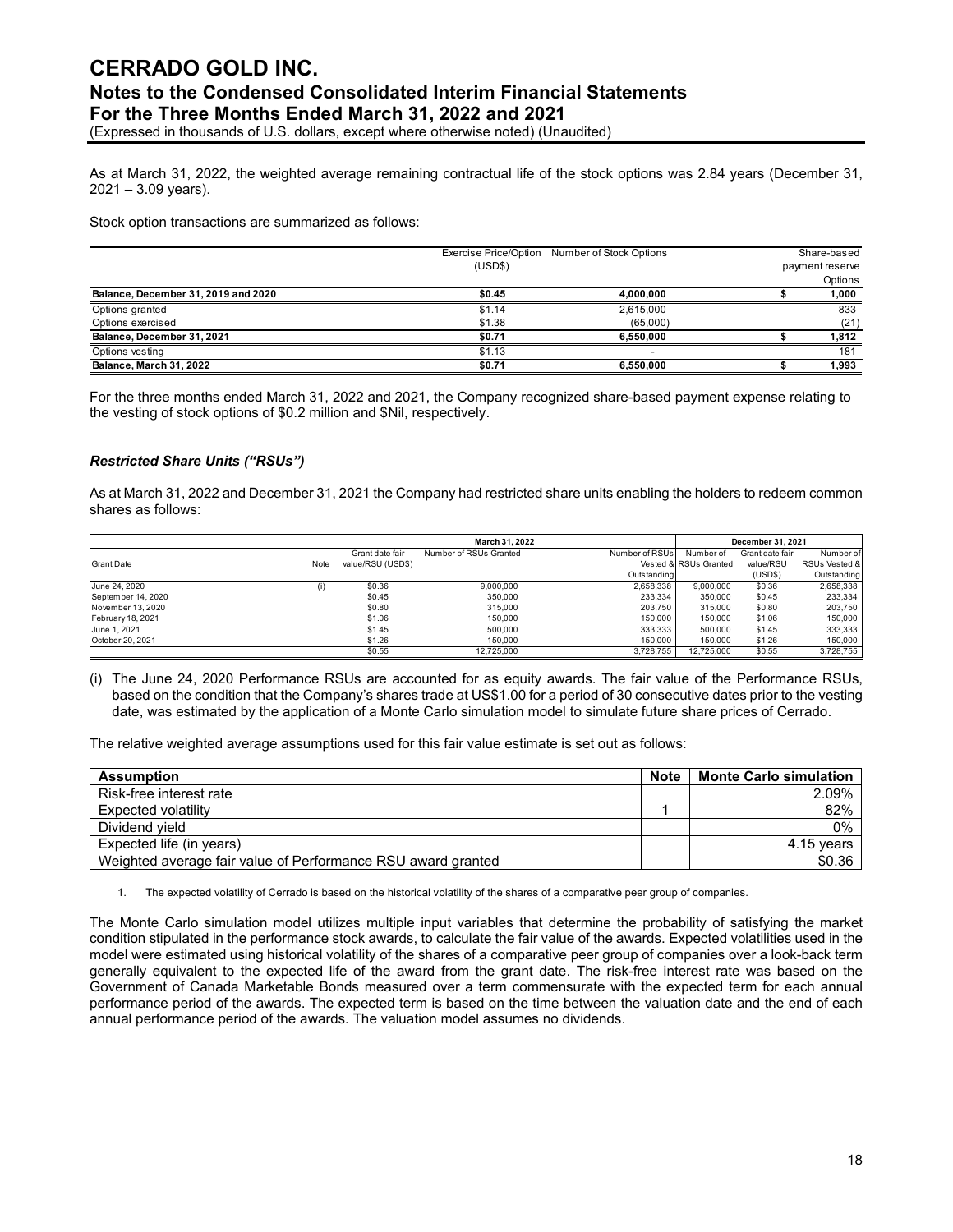(Expressed in thousands of U.S. dollars, except where otherwise noted) (Unaudited)

Restricted share unit transactions are summarized as follows:

|                            |      | Grant date fair   | Number of RSUs | Share-based     |
|----------------------------|------|-------------------|----------------|-----------------|
|                            | Note | value/RSU (USD\$) | Outstanding    | payment reserve |
|                            |      |                   |                | RSUs (\$000's)  |
| Balance, December 31, 2019 |      | \$0.45            | 1,506,665      | 422             |
| RSUs granted               |      | \$0.42            | 9,665,000      |                 |
| RSU vesting                |      | \$0.51            |                | 2,200           |
| RSUs redeemed              |      | \$0.50            | (3,908,325)    | (1, 945)        |
| RSUs forfeited/cancelled   |      | \$0.40            | (483, 333)     | (19)            |
| Balance, December 31, 2020 |      | \$0.39            | 6,780,007      | 658             |
| RSUs granted               |      | \$1.34            | 800,000        |                 |
| RSU vesting                |      | \$0.73            |                | 1,544           |
| RSUs redeemed              |      | \$0.42            | (3,627,230)    | (1,532)         |
| RSUs forfeited/cancelled   |      | \$0.48            | (224, 022)     |                 |
| Balance, December 31, 2021 |      | \$0.55            | 3,728,755      | 670             |
| RSU vesting                |      | \$0.89            |                | 241             |
| Balance, March 31, 2022    |      | \$0.55            | 3,728,755      | 911             |

As of March 31, 2022, there were 3,728,755 RSUs outstanding (December 31, 2021 – 3,728,755 RSUs outstanding).

For the three months ended March 31, 2022 and 2021, the Company recognized share-based payment expense relating to the vesting of RSUs of \$0.2 million and \$0.2 million, respectively.

#### *Deferred Share Units ("DSUs")*

As at March 31, 2022 the Company had deferred share units enabling the holders to redeem common shares as follows:

|                  |      |                   | March 31, 2022         |                |
|------------------|------|-------------------|------------------------|----------------|
|                  | Note | Grant date fair   | Number of DSUs Granted | Number of DSUs |
|                  |      | value/DSU (USD\$) |                        | Outstanding    |
| October 28, 2021 |      | \$1.24            | 775.000                | 775.000        |
|                  |      | \$1.24            | 775.000                | 775.000        |

Deferred share unit transactions are summarized as follows:

|                                             | Grant date fair<br>value/DSU (USD\$)<br>Note |        | Number of DSUs<br>Outstanding | Share-based<br>payment reserve<br><b>DSUs</b> |
|---------------------------------------------|----------------------------------------------|--------|-------------------------------|-----------------------------------------------|
| Balance, December 31, 2020                  |                                              |        |                               |                                               |
| DSUs granted                                |                                              | \$1.24 | 775.000                       |                                               |
| DSU vesting                                 |                                              | \$1.24 |                               | 961                                           |
| Balance, December 31, 2021 & March 31, 2022 |                                              | \$1.24 | 775.000                       | 961                                           |

For the three months ended and March 31, 2022 and 2021, the Company recognized share-based payments expense relating to the vesting of DSUs of \$Nil.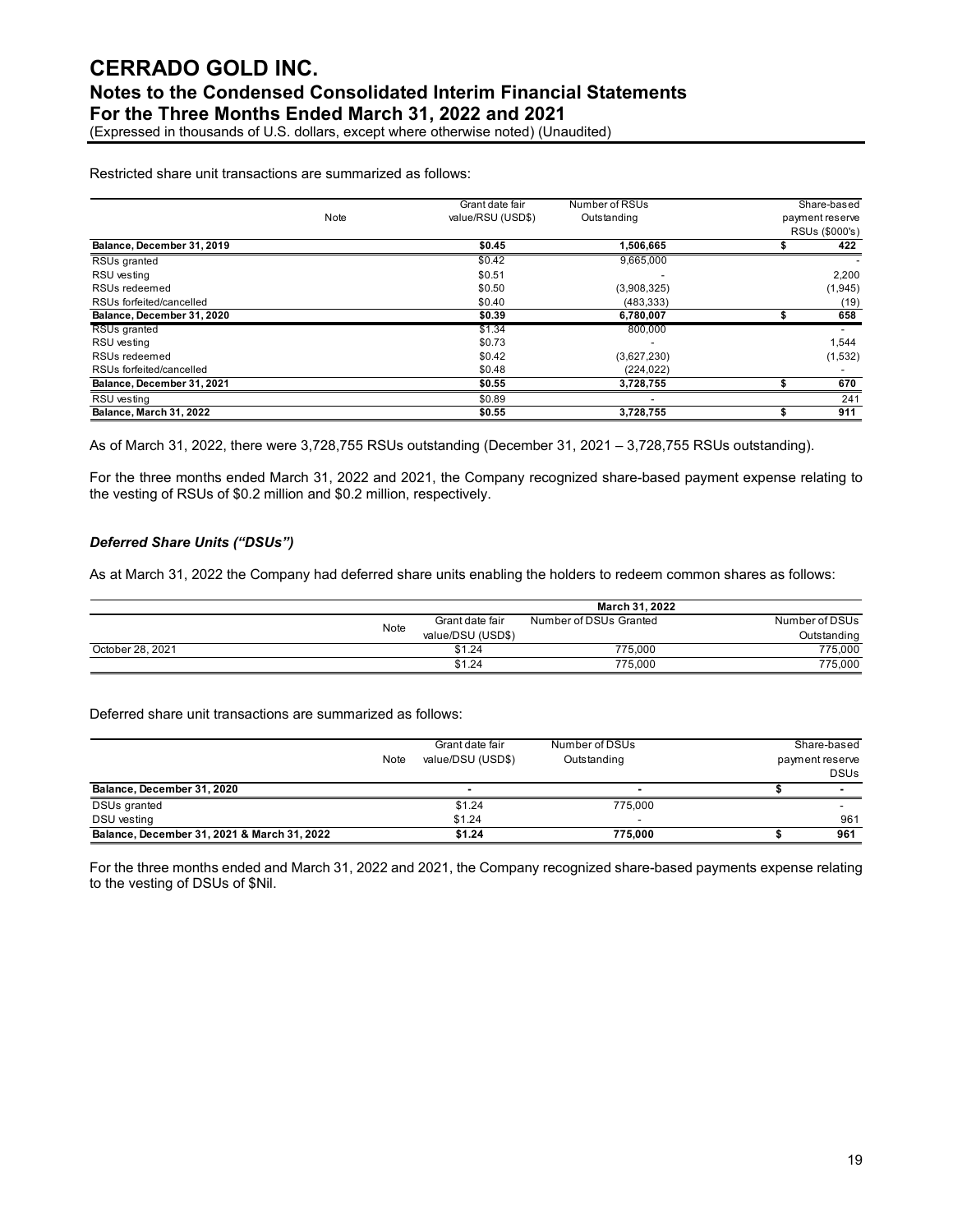(Expressed in thousands of U.S. dollars, except where otherwise noted) (Unaudited)

#### **21. FINANCE EXPENSE**

|                                           |      |    | Three months ended Three months ended |      |                |
|-------------------------------------------|------|----|---------------------------------------|------|----------------|
|                                           | Note |    | <b>March 31, 2022</b>                 |      | March 31, 2021 |
| <b>Finance income</b>                     |      |    |                                       |      |                |
| Investment loss (income)                  |      |    | 38                                    | - \$ | (25)           |
|                                           |      |    | 38                                    |      | (25)           |
| <b>Finance costs</b>                      |      |    |                                       |      |                |
| Accretion of future consideration payable | 6    | \$ | 663                                   | - \$ | 677            |
| Accretion of deferred revenue             | 14   |    | 655                                   |      | 643            |
| Interest on revolving prepayment facility | 15   |    | 65                                    |      | 75             |
| Interest on secured note                  |      |    | 99                                    |      |                |
| Finance fees and bank charges             |      |    | 121                                   |      | 75             |
|                                           |      |    | 1,603                                 |      | 1,470          |
| Net finance expense                       |      | S  | 1,641                                 |      | 1,445          |

#### **22. FINANCIAL INSTRUMENTS**

#### **Fair value and carrying value of financial instruments:**

The following represents the carrying value and fair value of the Company's financial instruments and non-financial derivatives:

|                                     |              | March 31, 2022        |                   |      | December 31, 2021     |      |                   |
|-------------------------------------|--------------|-----------------------|-------------------|------|-----------------------|------|-------------------|
| <b>Recurring measurements</b>       |              | <b>Carrying Value</b> | <b>Fair Value</b> |      | <b>Carrying Value</b> |      | <b>Fair Value</b> |
| <b>Financial Assets</b>             |              |                       |                   |      |                       |      |                   |
| Amortised cost                      |              |                       |                   |      |                       |      |                   |
| Cash                                | \$<br>(i)    | 26,127                | 26,127<br>- \$    | - \$ | 1,726                 | - \$ | 1,726             |
| Short-term investments              | (i)          | 29                    | 29                |      | 29                    |      | 29                |
| Trade and other receivables         | (i)(ii)      | 7,137                 | 7,137             |      | 9,348                 |      | 9,348             |
| Due from related parties            |              | 700                   | 700               |      | 525                   |      | 525               |
| Offtake receivable                  | (i)          | 27,930                | 27,930            |      | 18,166                |      | 18,166            |
| Fair value through profit or loss   |              |                       |                   |      |                       |      |                   |
| Investment in marketable securities | (iii)        | 620                   | 620               |      | 658                   |      | 658               |
| <b>Total financial assets</b>       |              | 62,543                | 62,543            |      | 30,452                |      | 30,452            |
| <b>Financial liabilities</b>        |              |                       |                   |      |                       |      |                   |
| Amortised cost                      |              |                       |                   |      |                       |      |                   |
| Trade and other payables            | $(i)(ii)$ \$ | 20,116                | $20,116$ \$       |      | 21.900                | \$   | 21,900            |
| Revolving prepayment facility       |              | 7,507                 | 7,507             |      | 6,015                 |      | 6,015             |
| Offtake payable                     | (i)          | 27,930                | 27,930            |      | 18,166                |      | 18,166            |
| <b>Total financial liabilities</b>  |              | 55,553                | 55,553            |      | 46,081                |      | 46,081            |
| Net financial assets (liabilities)  |              | 6,990                 | 6,990<br>S        | \$.  | (15,629)              | S.   | (15, 629)         |

(i) Cash, short-term investments, trade and other receivables, offtake receivable, trade and other payables and offtake payable are recorded at carrying value, which approximates fair value due to their short-term nature and generally negligible credit losses.

(ii) Excludes tax and other statutory amounts.

(iii) Investments are carried at their fair value, which is determined using quoted market bid prices in active markets for listed entities.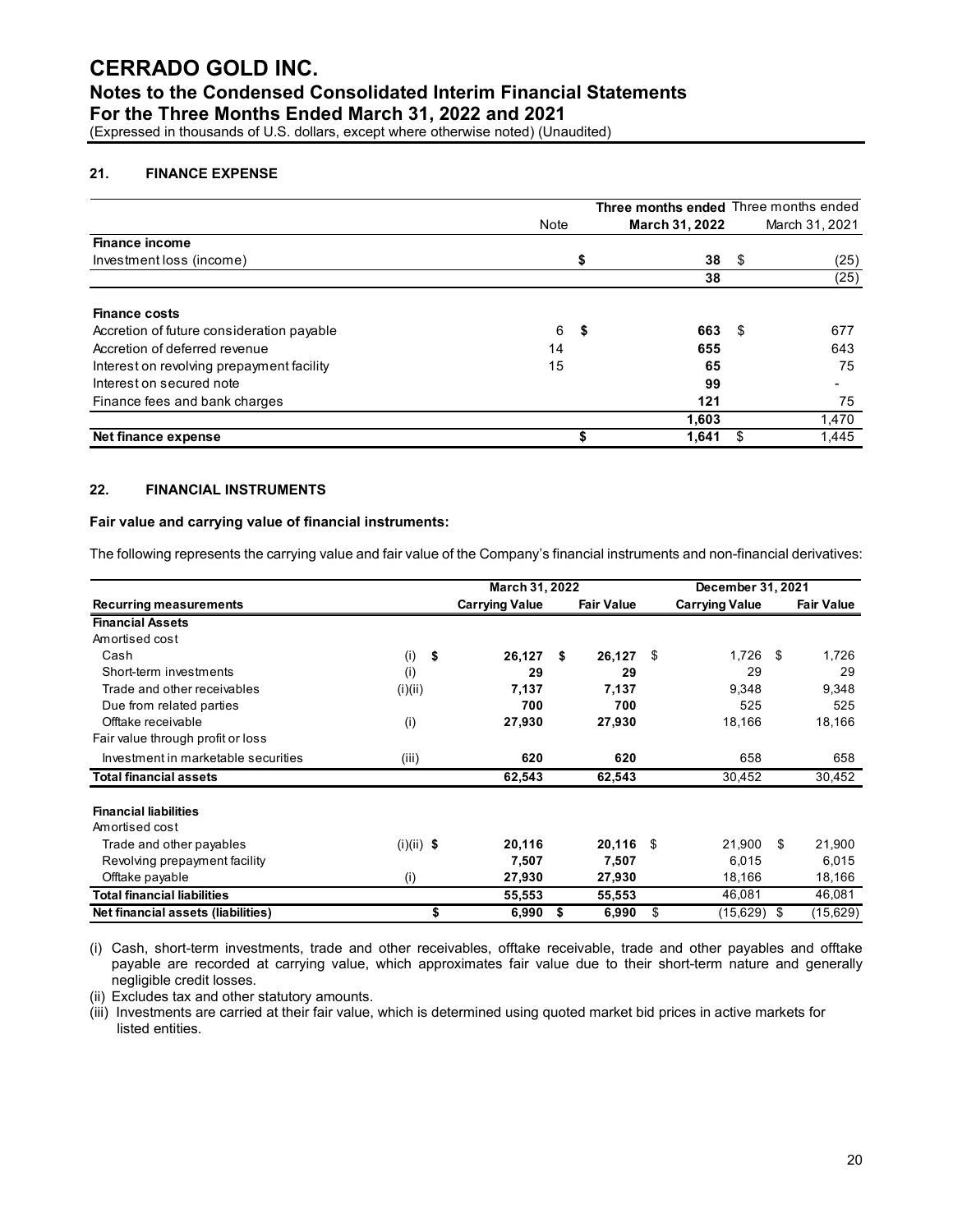## *Fair value hierarchy*

The Company's financial assets and liabilities are recorded and measured as follows:

a) The fair values for cash, short term investments, trade and other receivables, due from related parties, investment in marketable securities, revolving prepayment facility and trade and other payables approximate carrying values due to the immediate or short-term maturities of these financial instruments and are classified as Level 1 in accordance with their fair value hierarchy.

The Company's policy is to recognize transfers into and transfers out of fair value hierarchy levels on the date of the event or change in circumstances that caused the transfer. During the three months ended March 31, 2022 the Company did not make any transfers.

#### **23. RELATED PARTY TRANSACTIONS AND BALANCES**

In accordance with IAS 24 Related Party Disclosures, key management personnel are those persons having authority and responsibility for planning, directing and controlling the activities of the Company directly or indirectly, including any directors (executive and non-executive) of the Company.

#### **(a) Compensation of key management personnel**

During the three months ended March 31, 2022 and 2021 compensation of key management personnel is summarized as follows:

|                                      | March 31 |   | March 31 |
|--------------------------------------|----------|---|----------|
|                                      | 2022     |   | 2021     |
| Management and director compensation | 628      | S | 450      |
| Share-based payments                 | 324      |   | 150      |
|                                      | 952      | S | 600      |

#### **(b) Due to and from related parties**

In addition to the transactions detailed elsewhere in profit or loss, the Company shares administrative services and office space with Ascendant Resources Inc. ("Ascendant"), a company related by virtue of common directors and officers, and from time to time will incur third party costs on behalf of related parties. Related party transactions are recognized at the amounts agreed between the parties. Outstanding balances are due on demand, unsecured and settlement occurs in cash.

As at March 31, 2022, amounts owed from Ascendant in relation to shared services are \$0.7 million (March 31, 2021 - \$0.3).

On June 24, 2020, Ascendant was granted a total of 200,000 RSUs in the capital of Cerrado in exchange for administrative services provided. During the year ended December 31, 2020 Ascendant received 66,667 common shares of Cerrado in accordance with the vesting terms of the 200,000 RSUs granted on June 24, 2020. During the period-ended December 31, 2021, the Company approved the accelerated vesting of the final tranche of the 200,000 RSUs granted to Ascendant, where Ascendant received the remaining 133,333 common shares of Cerrado.

On October 5, 2020, Cerrado subscribed for a total of 2,650,000 units of Ascendant at a cost of CAD\$0.10 per unit for a total cost of CAD\$0.3 million. Each unit consists of one common share of Ascendant and one-half of one common share purchase warrant. Each warrant entitles Cerrado to acquire one common share at a price of CAD\$0.15 per share for a 24-month period following the closing date of private placement. The Company fully exercised these warrants in 2021 at CAD\$0.15 each for a total cost of CAD\$0.2 million and received 1,325,000 common shares of Ascendant, for a total of 3,975,000 common shares of Ascendant, valued at \$0.7 million.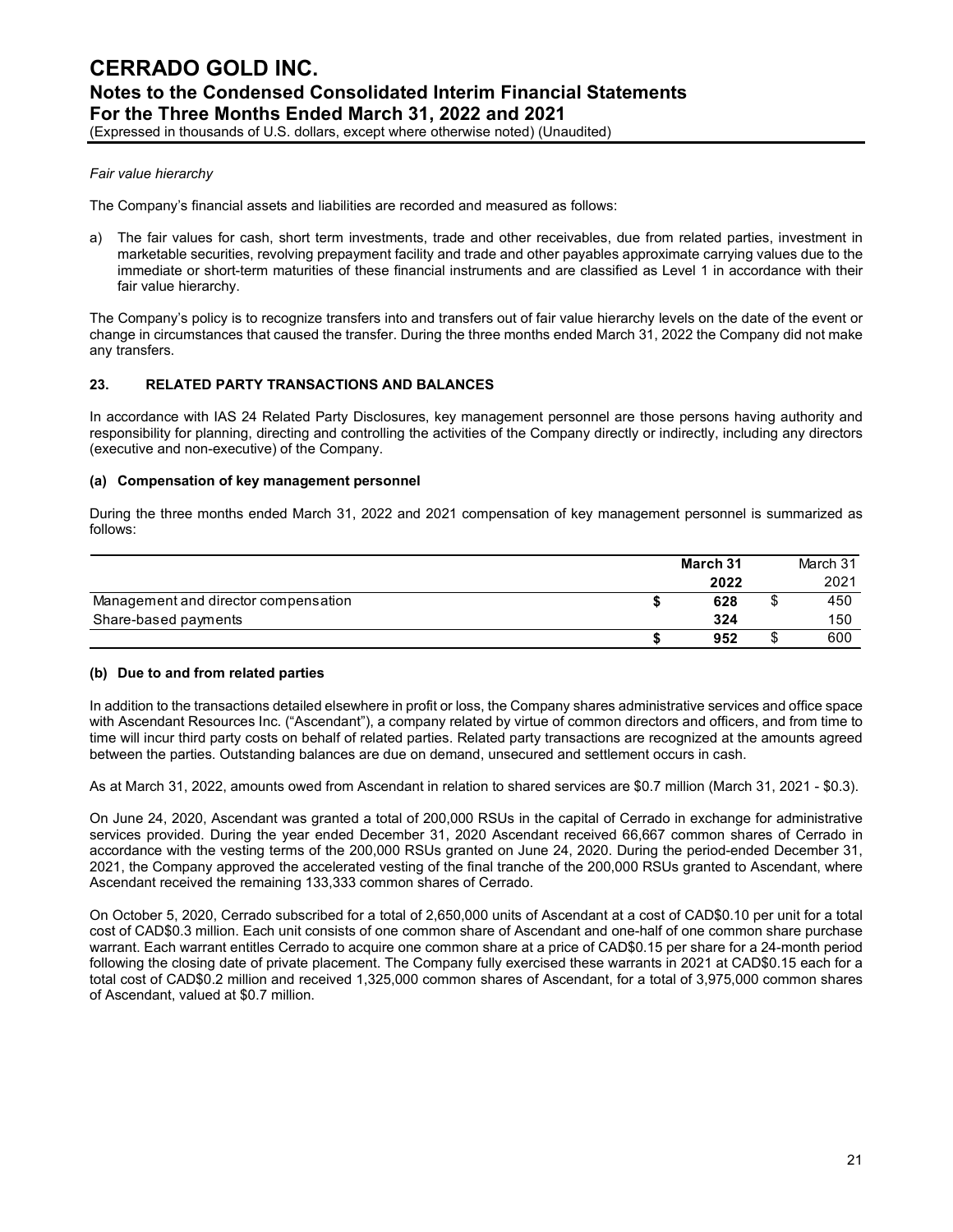(Expressed in thousands of U.S. dollars, except where otherwise noted) (Unaudited)

#### **24. COMMITMENTS AND CONTINGENCIES**

#### **(a) Commitments**

There are three royalty agreements that apply to the Company's Don Nicolás Mine, described as follows:

(i) A royalty payable to the province of Santa Cruz in the amount up to 3% of the metal value extracted from the mine. The value of the royalty is calculated based on the market value of metals contained in the commercial production from the mine, less the direct and/or operating costs required to commercialize the metals, not including any financial costs, amortization expense or any profit distribution.

(ii) A 2% royalty on the refined product, payable to Royal Gold Inc. based on a royalty agreement enacted and updated on August 16, 2013. The royalty is applicable to all areas of the Company and its properties which are currently under production. The obligations under this royalty agreement are backed by a first mortgage granted to Royal Gold on a number of the Company's mineral properties owned in the province of Santa Cruz, named as follows: Syrah, La Paloma I, Micro I, Micro II, Mar III, Mar IV, Gol I, Gol II, Armadillo, Dorcón 3, Dorcón 4, Estrella I and Estrella II.

(iii) A royalty of \$3 per gold ounce, to a maximum of \$2 million payable to Sandstorm Gold Limited based on an agreement executed on February 28, 2006. This royalty is applicable to all areas of the Company and its properties which are currently under production.

#### **(b) Contingencies**

By their nature, contingencies will only be confirmed by the occurrence or non-occurrence of one or more uncertain future events. The assessment of contingencies inherently involves the exercise of significant judgments and estimates of the outcome of future events.

The Company operates in countries where it may be subject to assessments by the regulatory authorities in each of those countries, which can be complex and subject to interpretation. Assessments may relate to matters such as income and other taxes, duties and environmental matters. The Company is diligent, and exercises informed judgment to interpret the provisions of applicable laws and regulations as well as their application and administration by regulatory authorities to reasonably determine and pay the amounts due. From time to time, the Company may undergo a review by the regulatory authorities and in connection with such reviews, disputes may arise with respect to the Company's interpretations about the amounts due and paid.

The Company may also be subject to various litigation actions. In-house counsel, outside legal advisors, and other subject matter experts assess the potential outcome of litigation and regulatory assessments. Accordingly, the Company establishes provisions for future disbursements considered probable.

As at March 31, 2022, the Company did not have any material provisions for litigation claims or regulatory assessments. Further, the Company does not believe claims or regulatory assessments, for which no provision has been recorded, will have a material impact on the financial position of the Company.